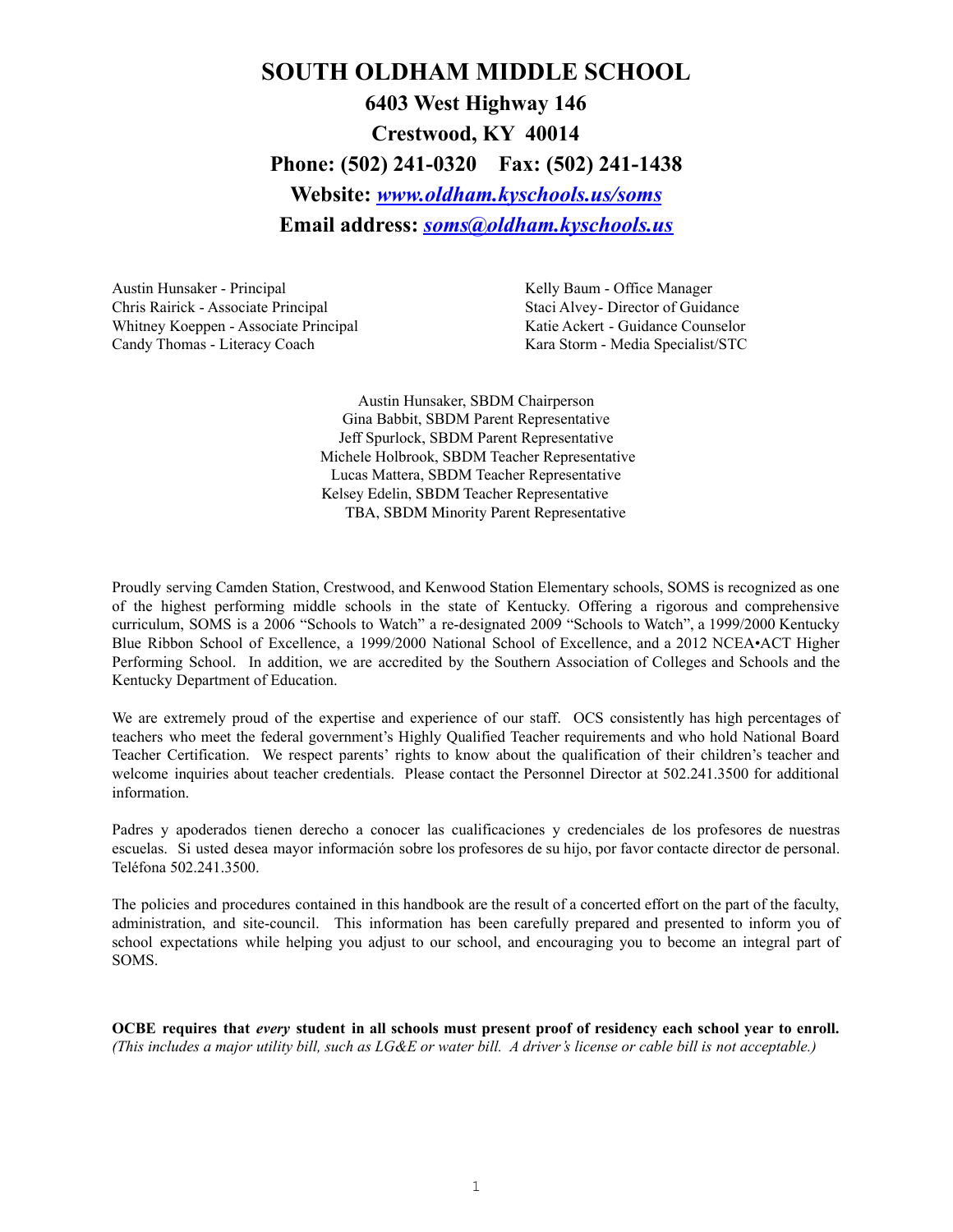Our primary focus is to ensure our students have a positive and rewarding middle level experience while striving to achieve their highest potential in preparation for high school. We take great pride in our school and the many achievements of our students. We look forward to 2020-21 with great expectations. Please contact us any time we may be of service.

# DAILY SCHEDULE

8:15 A.M. Building Opens *(Students Report to first block class)* 8:45 A.M. Tone to Start School 3:41 P.M. Walkers are dismissed 3:42 PM Car Riders are dismissed

3:45 PM Bus riders are dismissed

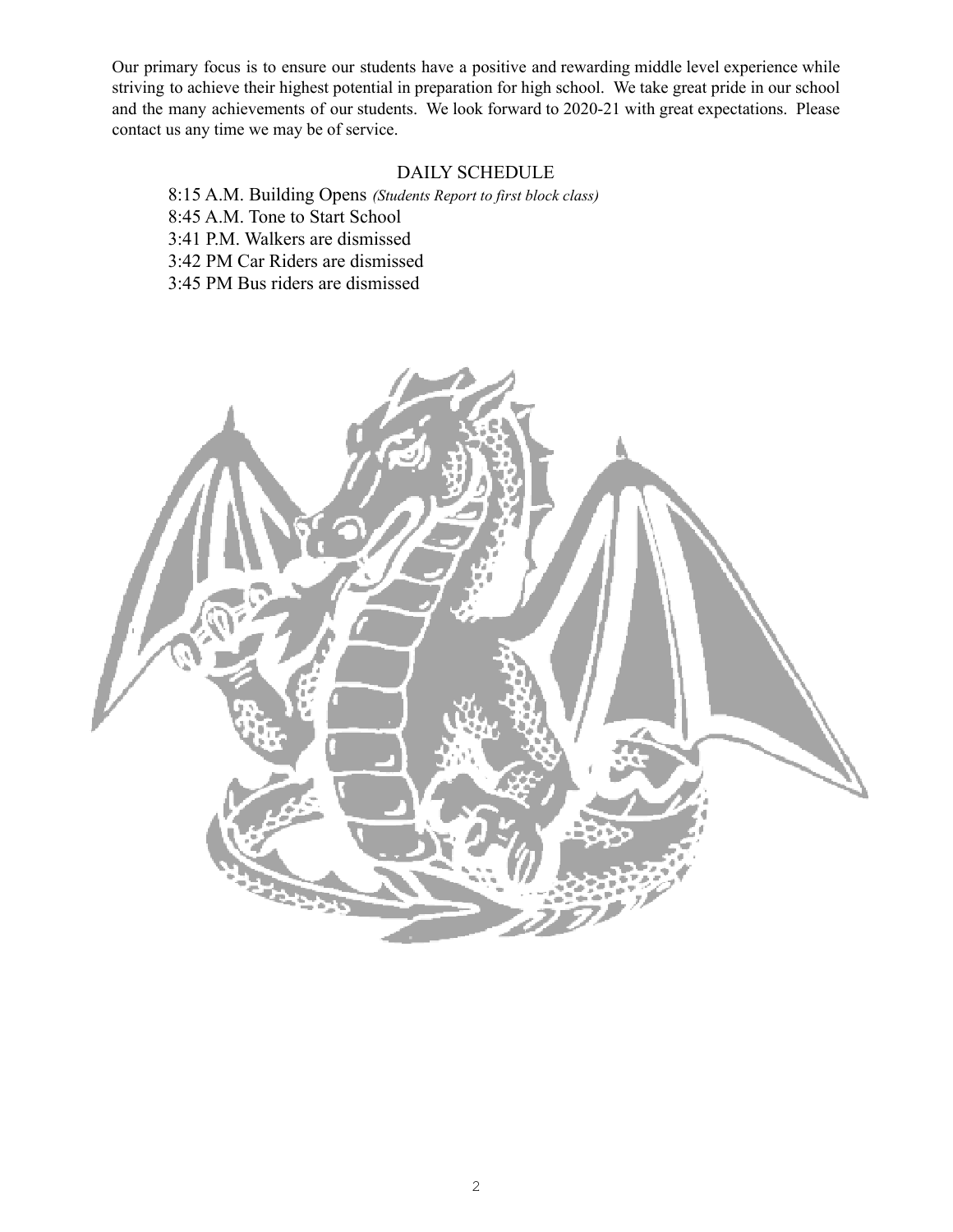# *Our Vision…*

"Our vision is for our students to be safe, responsible and respectful leaders who think critically, accept challenges and embrace diversity."

# *Our Belief Statement***:**

As facilitators of our vision for students, we believe that:

- -**Trust** is fostered when our commitment to our shared values is reflected in our actions
- -A **Positive** attitude creates a ripple effect for our SOMS family
- -**Respecting** every individual honors their inherent value and creates a positive learning environment
- -Helping **ALL** students embrace **high expectations** promotes confidence to reach their absolute potential
- -Holding each other **accountable** to support ALL students to reach their full potential is essential to their learning, and OUR success
- -**Problem Solving** involves embracing adversity and staying focused on a positive outcome

# **EVERY CHILD, EVERY DAY!!!!**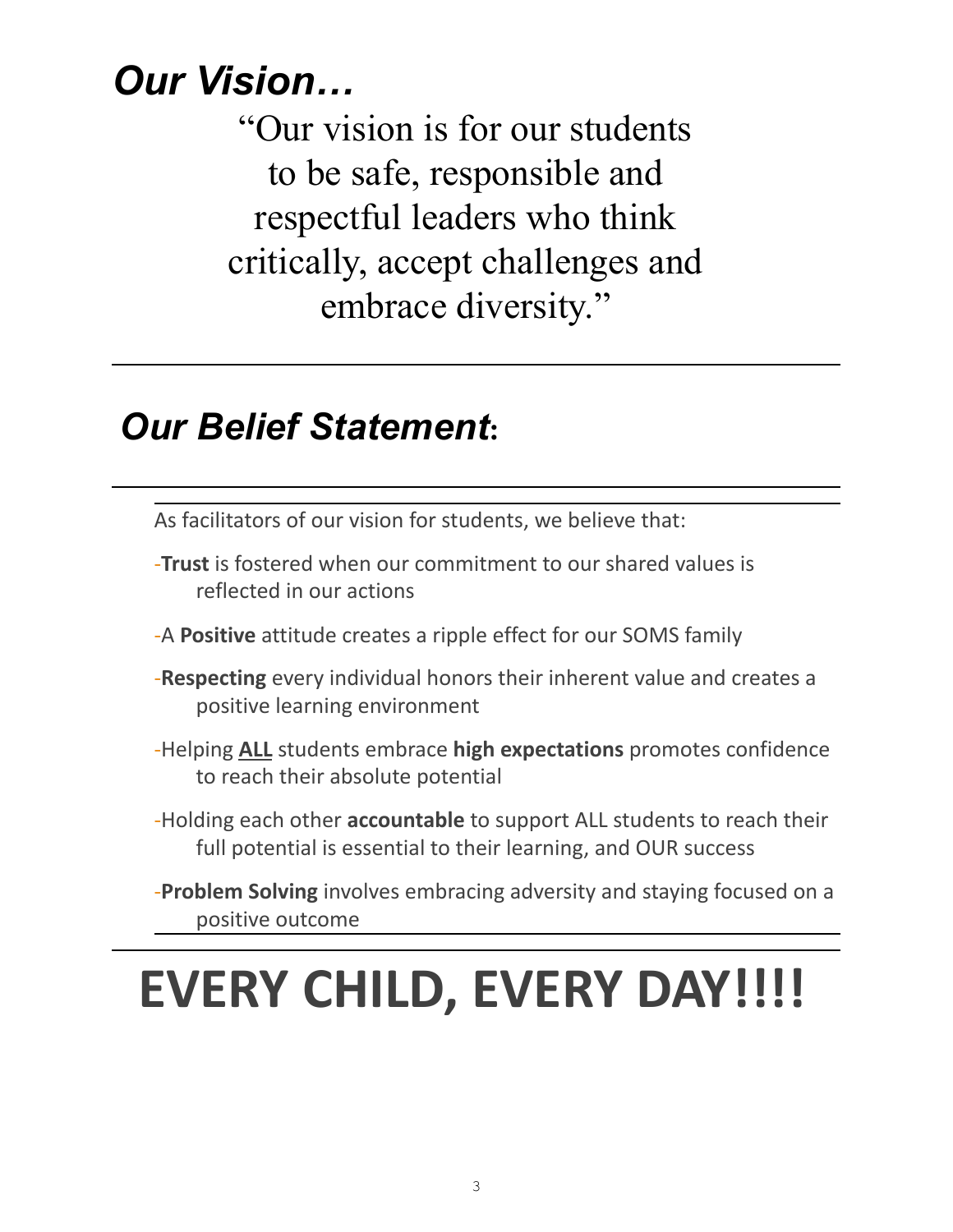# **Grade Scale**

Team grading policies and procedures will be included in team packets. Progress reports are distributed at 6 week intervals throughout the school year. Grades are assigned according to the following grading scale.

| <b>Academic</b> |            | <b>Effort</b>         |  |  |
|-----------------|------------|-----------------------|--|--|
| A - Excellent   | $90 - 100$ | A - Excellent         |  |  |
| B - Good        | 80-89      | B - Satisfactory      |  |  |
| C - Average     | $70-79$    | C - Needs Improvement |  |  |
| F - Failure     | Below 70   | F - Unsatisfactory    |  |  |

In each class, a course syllabus will be given to students/parents outlining the curriculum to be taught, as well as homework and student expectations for successful completion.

# **Missed Work Due to Illness**

In the event a child misses 3 or more days of school due to illness, parents have the option of requesting that the student's work be collected from his/her teachers. The work will be collected and kept in the office for the parent to pick up. *One full day's notice should be given when this request is made***.**

# **Missed Work Due to Unexcused Absences**

All class work missed during an unexcused absence or suspension may be made up for full credit.

# **Textbooks/Instructional Materials**

Students will have access to textbooks and instructional materials. If a student loses, destroys or damages materials, he/she shall be required to account for such loss or damage as a means of fostering respect for public property. It is the student's responsibility to see the bookkeeper to pay any fine(s).

# **Physical Education**

All students will be required to have appropriate clothing for physical education. All P.E. outfits must meet school dress code. An approved uniform is one that, in the opinion of the instructor, is suitable to the wide range of physical education activities in which the student will participate during the class. Students are also required to have athletic socks and shoes. Parents, please stress the importance of your child dressing out each day for participation in P.E. Each student is assigned a locker in the gym locker room. These lockers should always be used to store personal belongings during gym class.

School districts are not required to provide medical/accident insurance for injuries while engaged in school activities education. For this reason, it is strongly recommended that all students have adequate and appropriate health insurance coverage or purchase the school insurance for a cost of \$8.00.

# **Technology**

Computers, printers and a variety of other technology applications are available for student use. We believe that technology should be used regularly by students to research, analyze and present information. Due to the increased use of printers and age of existing equipment, a technology fee, the cost of which is included in the Student Fees, will be assessed to all students. This money will continue to be spent to help offset the growing expenses in this area.

#### **Student Recognition**

Our goal is to promote a strong emphasis on students attaining a high academic standard along with good conduct and school attendance. We hope to build self-esteem in our students by recognizing their efforts and hard-earned achievements.

*SECTION 2 - ADDITIONAL PROGRAMS*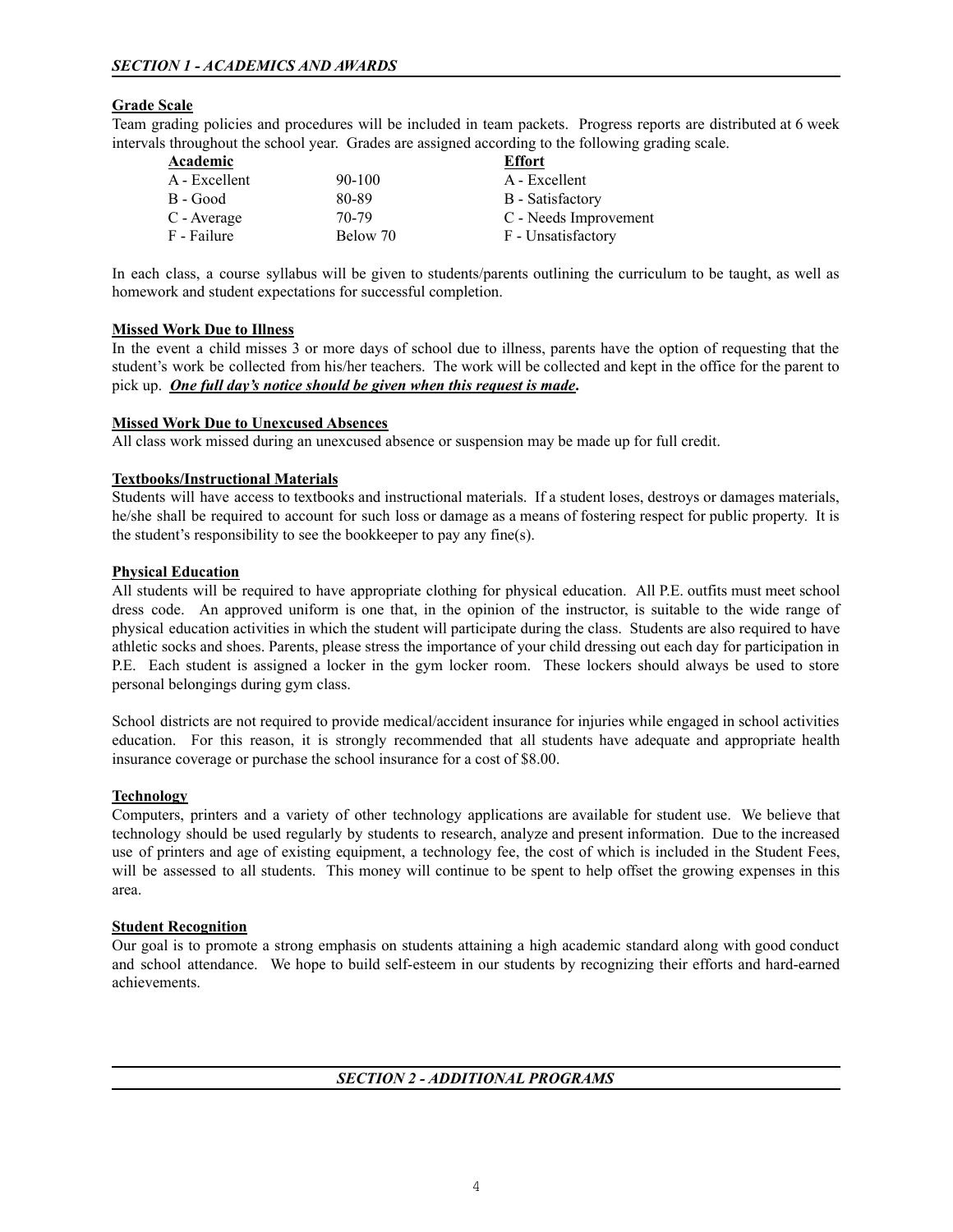# **Gifted/Talented Students**

South Oldham Middle School staff will differentiate instruction to meet the unique learning needs of those students identified as gifted through the Oldham County Board of Education's formal identification process. Students will work with the SOMS gifted/talented coordinator to write goals for a Gifted Student Services Plan (GSSP). The gifted/talented coordinator will be available to work with gifted/talented students and help teachers plan and implement extension activities. Progress reports will be provided to parents twice each school year. A written description of the middle school gifted/talented program is available from the principal. Parents interested in whether their children may qualify for the opportunities offered by this program should contact the Gifted/Talented Coordinator in the school's office.

# **Community Service Program**

South Oldham is proud to offer some students the opportunity to be a part of the Community Service Program. We have identified a number of helping positions students can fill. Services are conducted during the normal school day (during Arts and Humanities) and are supervised by a staff member. (Examples: Library Assistant, Teacher's Assistant, Office Aide, Classroom Tutor, Student Recycling Program Director, etc.) Contact the office for additional information. A permission letter will be sent home requiring a parent signature before a student can be placed in the Community Service Program. PLVS/AH class requirements can be waived on a case by case basis by the principal/designee to allow students to work in the program.

# **Limited English Proficient Students**

English as a Learned Language (ELL) is offered through the Oldham County Board of Education. For placement and testing requirements please contact the school Guidance Department.

# *SECTION 3 – ATTENDANCE AND TRANSPORTATION*

# **Attendance/Tardy Policy**

Students have three (3) days after an absence to turn in either a parent note or a doctor's note to the office requesting the absence be excused. *After three (3) days, no attendance records will be changed.* If a student is late to school, he/she must check in with the office and get an admittance slip before being admitted to class.

- **Doctor's Note Only Status:** After a student accumulates a total of eight (8) absences that have not been excused by a physician's note, the school will require a physician's authorization or other credible proof for each subsequent absence.
- **Truancy Referrals:** Any child who has been absent from school without valid excuse for three (3) or more days, or tardy on three (3) or more days, is truant. Any child who has been reported as truant two (2) or more times is a habitual truant. Any student who is truant may be referred to the Department of Pupil Personnel (DPP). The DPP shall serve written notice of the violation on the parent/guardian/custodian giving the student one (1) day to terminate the violation. If the violation continues, the DPP may pursue court action against the parent and student to remedy the violation. For purposes of establishing a student's status as truant, the student's attendance record shall be cumulative for an entire school year.

See OCBE Policy 9010-AR to review complete policy.

#### **Class Tardies**

Students are expected to be in class on time. Students who do not meet this expectation will receive disciplinary action.

#### **Early Dismissals**

Any time a student is to have an early dismissal, he/she must bring a note to the office before 1<sup>st</sup> block, and an administrator will determine whether the dismissal is excused or unexcused. An early dismissal slip will be issued to the student. It is the student's responsibility to show his/her teacher the early dismissal slip. The teacher will then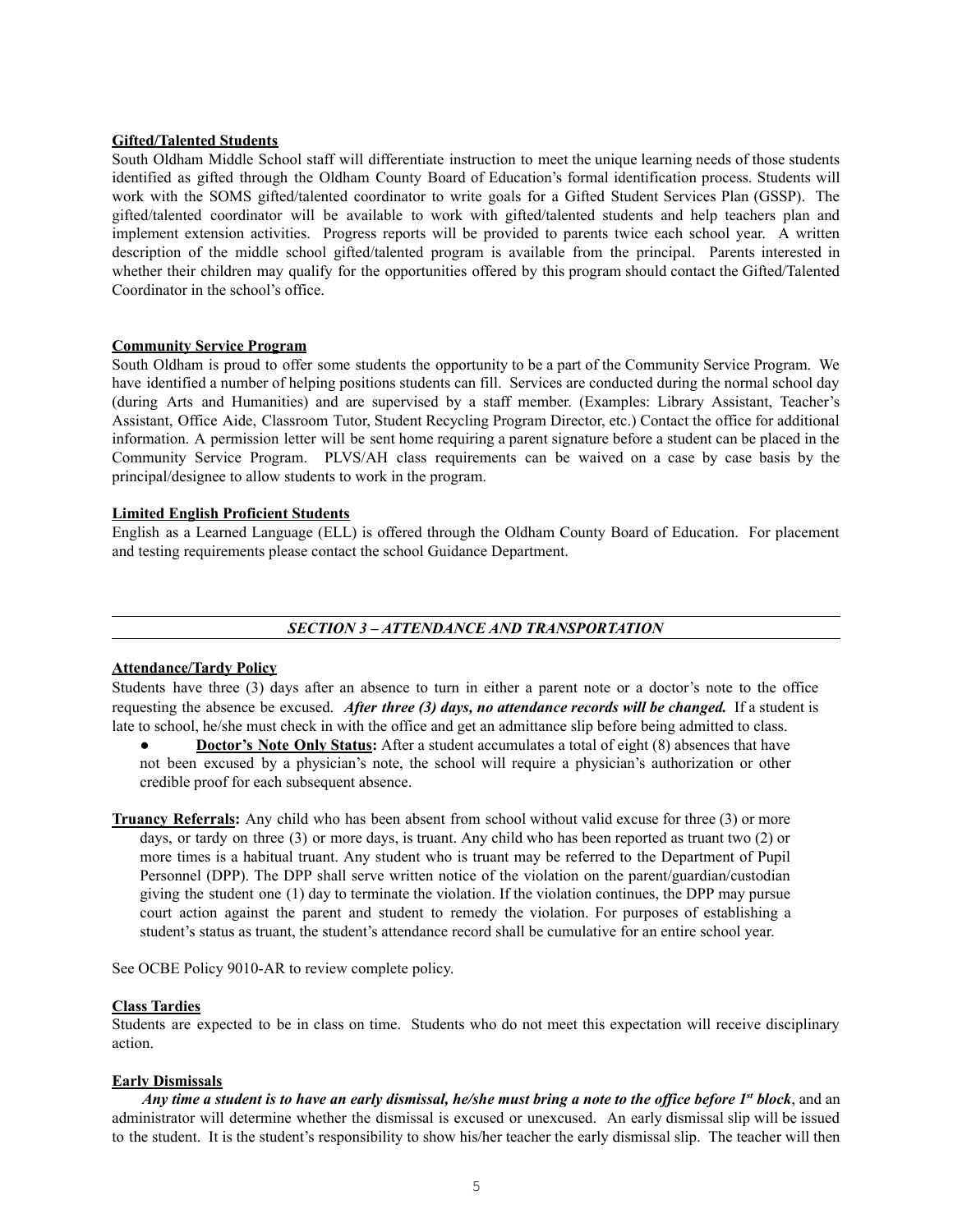release the student to report to the office for dismissal. *A parent/guardian must come to the of ice to sign out the student***.**

If an adult other than the custodial parent is to pick up the student, that person must be on the Emergency/Enrollment Form. The school will require identification of any adult who comes to get a student and the school reserves the right to refuse to release to anyone other than the custodial parent.

- For dismissal/arrival information before/after a break or holiday please see OCBE Policy 9010.01-AR.
- Early dismissals will be documented on the student's report card as a tardy. (T- excused/Y- unexcused).

# **After School Transportation**

*Transportation should be pre-arranged***. Students who remain for an after-school activity** *MAY NOT LEAVE THE SCHOOL CAMPUS UNLESS ACCOMPANIED BY A PARENT, GUARDIAN OR SPONSOR/COACH***.** Sponsors of after-school activities will supervise groups in designated areas until parents pick up students. Students who repeatedly lack transportation within a reasonable amount of time after an activity has concluded may be dismissed from those activities. Phone calls and faxes are not secure ways of making pick up arrangements for students.

# **Bus Note Requirements**

- 1. Your child's first AND last name.
- 2. The first AND last name *of the child your child is riding home with*.
- 3. **The destination address.**
- 4. **The bus number your child will be riding home on**.
- 5. Note must be received no later than 2:00pm so it may be given to student during announcements.
- 6. MUST be written or faxed (*no phone calls or emails*).
- 7. For your convenience, we have provided a "Bus Assignment Change Form" for you on our website under "Parent Info".
- 8. The Transportation Department may, at any time, put a hold on any or all buses for additional riders.

# **Trip Policy**

If parents plan a family trip necessitating the absence of students from school, they must send written notification to the principal or assistant principal at least five days prior to the trip. After showing the front office the trip note, the student will be asked to have all teachers sign the note, and the note is to be returned to the office by the student. An administrator will then initial the note. School assignments must be made up with the completion date being established by the teacher. School assignments that are not made up will be counted as zeros. Absences due to family trips will be included in the 8 full days of allowable absences per school year before a doctor's note is required (See OCBE Policy 9010-AR).

# **Students Who Walk to School**

Students may walk to and from school only after permission has been indicated on the emergency card, or a letter of authorization from his/her parent has been filed with the office. Walkers are not permitted to leave the building until all buses have departed.

# **Withdrawals**

A student who will be withdrawing from SOMS should inform his/her teachers and the guidance office at least one week prior to withdrawal. On the last day of attendance, the student should pick up a withdrawal form from the guidance office and take that form to each of his/her teachers, the librarian and the cafeteria manager and the athletic director when appropriate. After checking with each individual teacher/area, the form should be returned to the guidance office. School personnel must account for all textbooks/library books/lunch charges before any student is withdrawn.

#### *SECTION 4 - COMMUNICATION*

#### **Agendas**

Each student is required to have an agenda. It is expected that this agenda be taken to each class on a daily basis. The agenda is to be taken home each day to assure that parents are aware of assignments, projects, tests, etc. Any student losing his/her agenda will be required to purchase a replacement for \$5.00.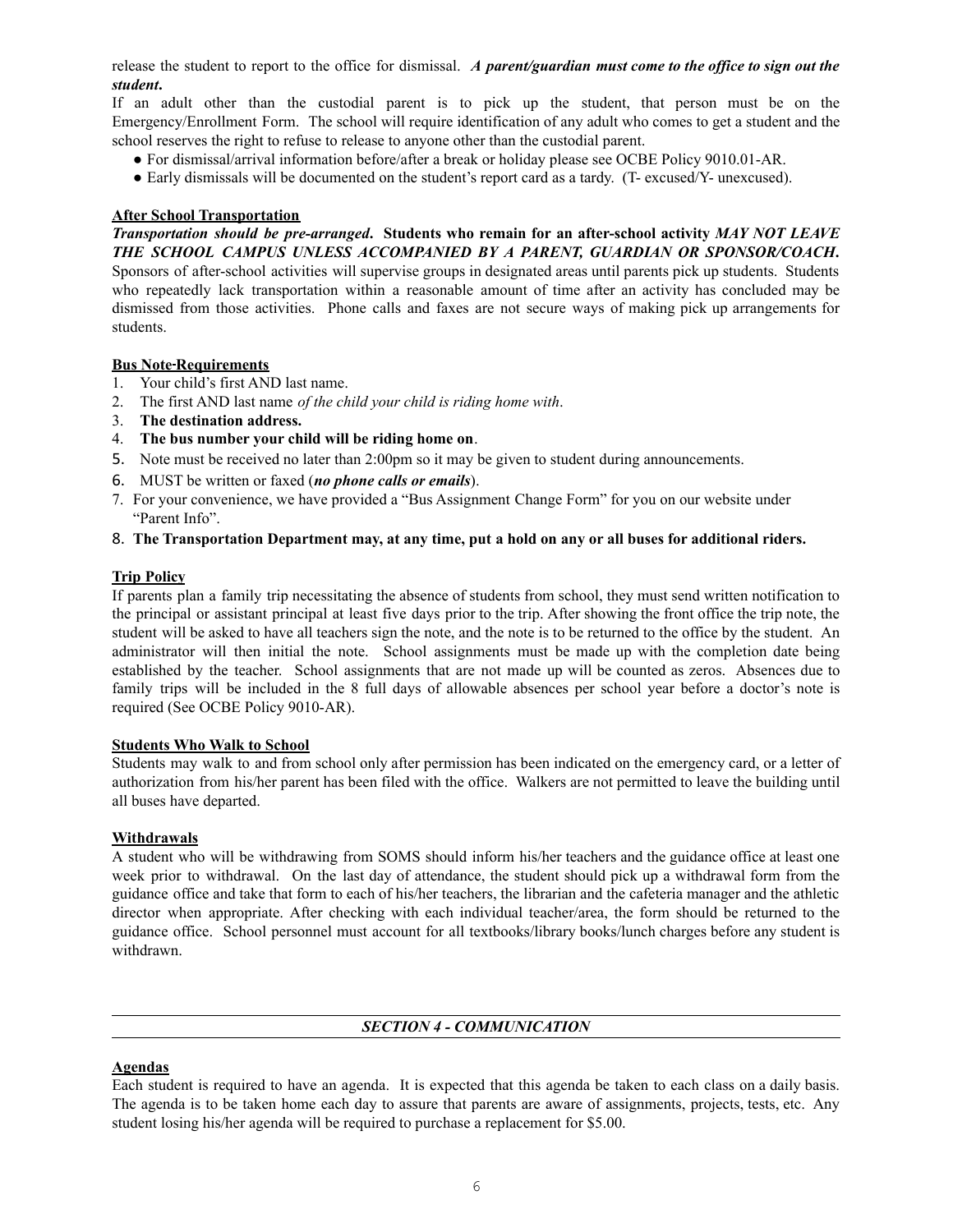# **Booster Club**

The Booster Club is made up of parents interested in helping the athletic programs of SOMS. The group organizes funding for all interscholastic sports through corporate donations, club dues and concessions. The Booster Club dues are paid annually. Each interscholastic team will have a booster club representative who will voice concerns during the year. Interested parents should contact the Athletic Director for more information.

# **E-mail and Voice Mail**

South Oldham Middle School staff can be contacted by voice mail and e-mail. The voice mail system can be accessed at any time. During the school day, (8:00 a.m. - 4:30 p.m.) call the school office (241-0320) and request voicemail by the staff member's name or extension number. At all other times, call the office and the automated system will direct you to the correct extension. Voicemail extensions and e-mail addresses are available in the school office and on the SOMS website (www.oldham.kyschools.us/soms).

# **Parent - Teacher Conferences**

Parents are encouraged to confer with teachers on a continuing basis. Each team of teachers will have a common planning block for conferences. Parents may call during regular school hours to schedule a meeting with any member of the staff. Parent/teacher conferences can be scheduled as needed.

# **PTO**

SOMS is fortunate to have a very active. Parent/Teacher Organization. The PTO is an integral part of the school. During the school year, this group will sponsor student activities and coordinate fundraising efforts. All students, parents and teachers are encouraged to support the PTO.

# **Videotaping/Website Pictures**

Parents will be asked to give permission for the use of their child's photograph, likeness, electronic image and/or voice in any way that would reasonably and properly portray the educational program at SOMS. (See OCBE 4068-F located in the back of the student handbook).

# **Website**

Visitors will find information about the school at [www.oldham.kyschools.us/soms](http://www.oldham.kyschools.us/soms).

# *SECTION 5 - FOOD*

# **Cafeteria - (Prices subject to change)**

The SOMS cafeteria offers a wide variety of nourishing foods every day for breakfast and lunch. In addition to the standard and buffet lunches, students may select from a fully equipped soup and salad bar. Many *a la carte* items are offered as well. Student Prices: Breakfast, \$1.20; Lunch, \$2.55; Grill Line, \$2.95; Grab-n-Go Meals, \$2.95. Adult Prices: Breakfast, \$1.75; Lunch, \$3.60; Grill Line, \$4.00; Grab-n-Go Meals, \$4.00. The cafeteria staff will assign students a PIN number to be used when purchasing food items from the cafeteria.

To ensure an orderly and safe atmosphere, the following rules are enforced in the cafeteria:

- 1. Students *will* sit in assigned rows.
- 2. Students *will* only go through the serving lines once as they enter with their class.
- 3. Students *will* remain seated until dismissed.
- 4. Students *will* clean up after themselves.
- 5. Students *will* use good table manners.

Parents/family members are always welcome to join the students for lunch. *Due to health concerns and food allergies, no food purchased or brought in is to be shared among students.* Please make sure you sign-in and get a visitor's pass from the front office before entering the cafeteria**.**

The Oldham County School District has partnered with the *My School Bucks School Food Service Software Program* to give parents more direct access to their children's cafeteria accounts. This technology allows you to use the Internet to view your children's eating patterns. To participate in this process, please visit the school district's website at [www.oldham.kyschools.us.](http://www.oldham.kyschools.us) Once on the website, under Departments, choose Nutrition Services. This site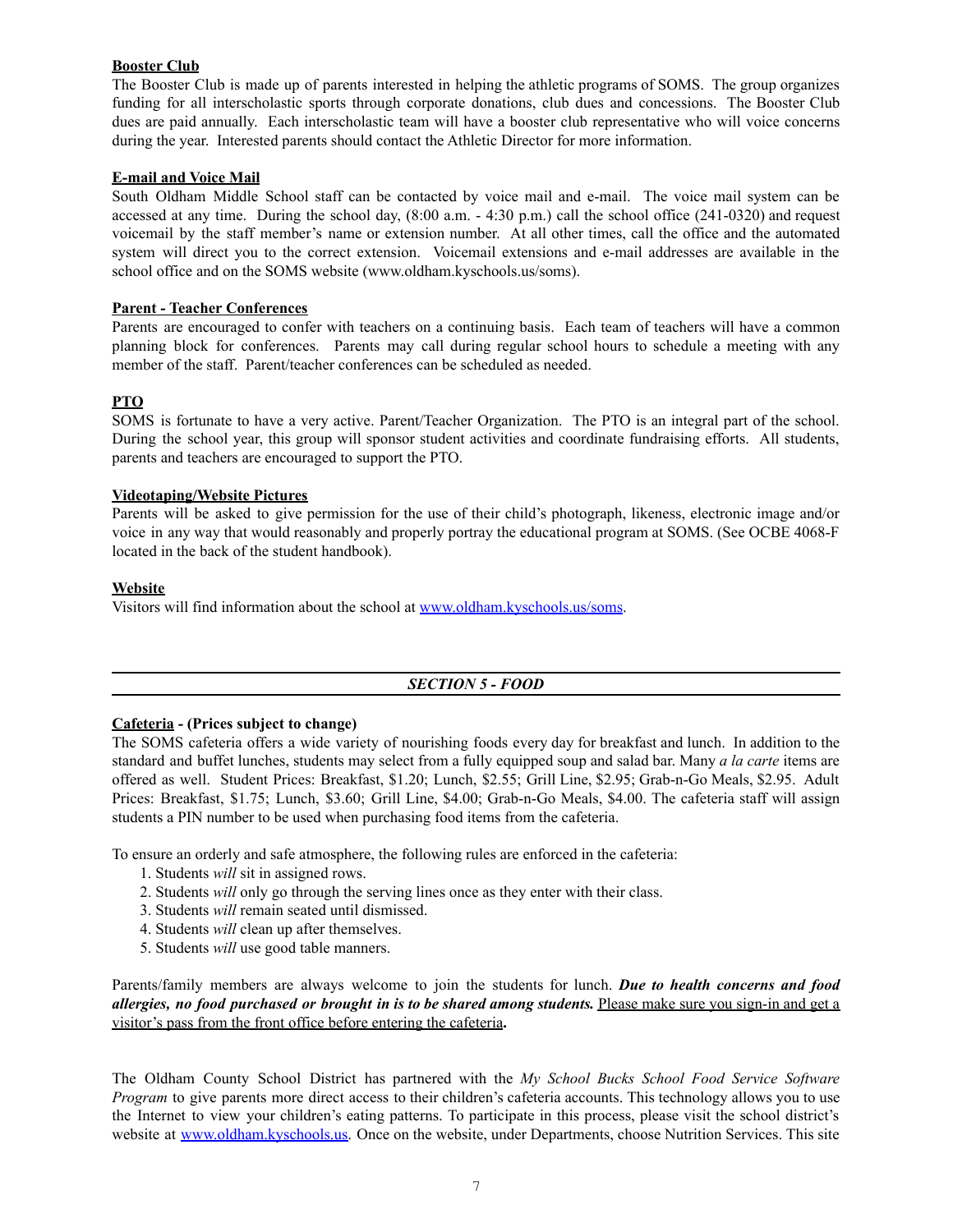will give you a lot of information about Oldham County School Food Services. If you have any questions, please contact SOMS' Lunchroom Manager.

# **Oldham County School Nutrition Charge Meal Policy (Relates to Board Policy 7013)**

Charges are designed to cover a situation in which parents or students forget to provide or bring monies for breakfast/lunch. Students who have forgotten or lost money may charge meals in the cafeteria. Under no circumstance may ala carte items be charged. It is the procedure of the cashier to verbally remind the student that their account is low to try to avoid meal charges.

When a student has accumulated up to three (3) charges, the manager or assistant manager will escort the student to the nearest telephone and ask that they call a parent. When the parent is on the line, the student will inform them that they are calling to remind them that their cafeteria account is in arrears and they need to send money the next day. This procedure will continue, daily, until the account debit has been satisfied. If the student has accumulated up to five (5) charges, the manager or assistant manager will submit the student's name to the principal, so they can contact the family and assist with collecting the charges.

If the student has cash to pay for their meal, the cashier may take the change, if any and put it against the charges on the student's account. If all the change is not needed to pay the charges on the account, the cashier will ask the student if they want the balance of the monies to be put on their account or given to them. **Under no circumstances is the student to be embarrassed in front of his/her peers.**

# **Drinks**

ONLY water is allowed outside of the cafeteria (in the hallways, classrooms, etc.). Water is allowed in the classrooms with teacher permission only.

# *SECTION 6 - GUIDANCE SERVICES*

Guidance services are available to each student at South Oldham Middle School. Your counselors are here to help. They work with students who have concerns related to friends, school, family problems, personal feelings, and many others. The guidance office opens at 8:15 a.m. each morning. All students are encouraged to visit the guidance office and meet the counselors *before school*. Students desiring to see a counselor should stop by the guidance office and schedule an appointment.

# *SECTION 7 - MEDIA CENTER*

South Oldham Middle School Media Center houses over 17,500 books that are catalogued, inventoried and circulated using the Cataloging and Circulation Plus automated system from Follett Software. Operating hours are Monday through Friday, 8:00a.m. - 4:00p.m. **(Times subject to change.)**

Students may check out up to four (4) items at a time and renew them as needed, but only one movie and/or magazine can be checked out at a time. Items not returned by the due date are considered overdue. No further items may be checked out until overdue items are returned. Students will be responsible for paying for items that are lost, stolen or damaged while checked out under their name.

The following is the circulation policy for various library materials:

| Item         |         | Check-Out Period |
|--------------|---------|------------------|
| <b>Books</b> | 2 Weeks |                  |
| Magazines    | 2 Days  |                  |
| DVD's        | 2 Days  |                  |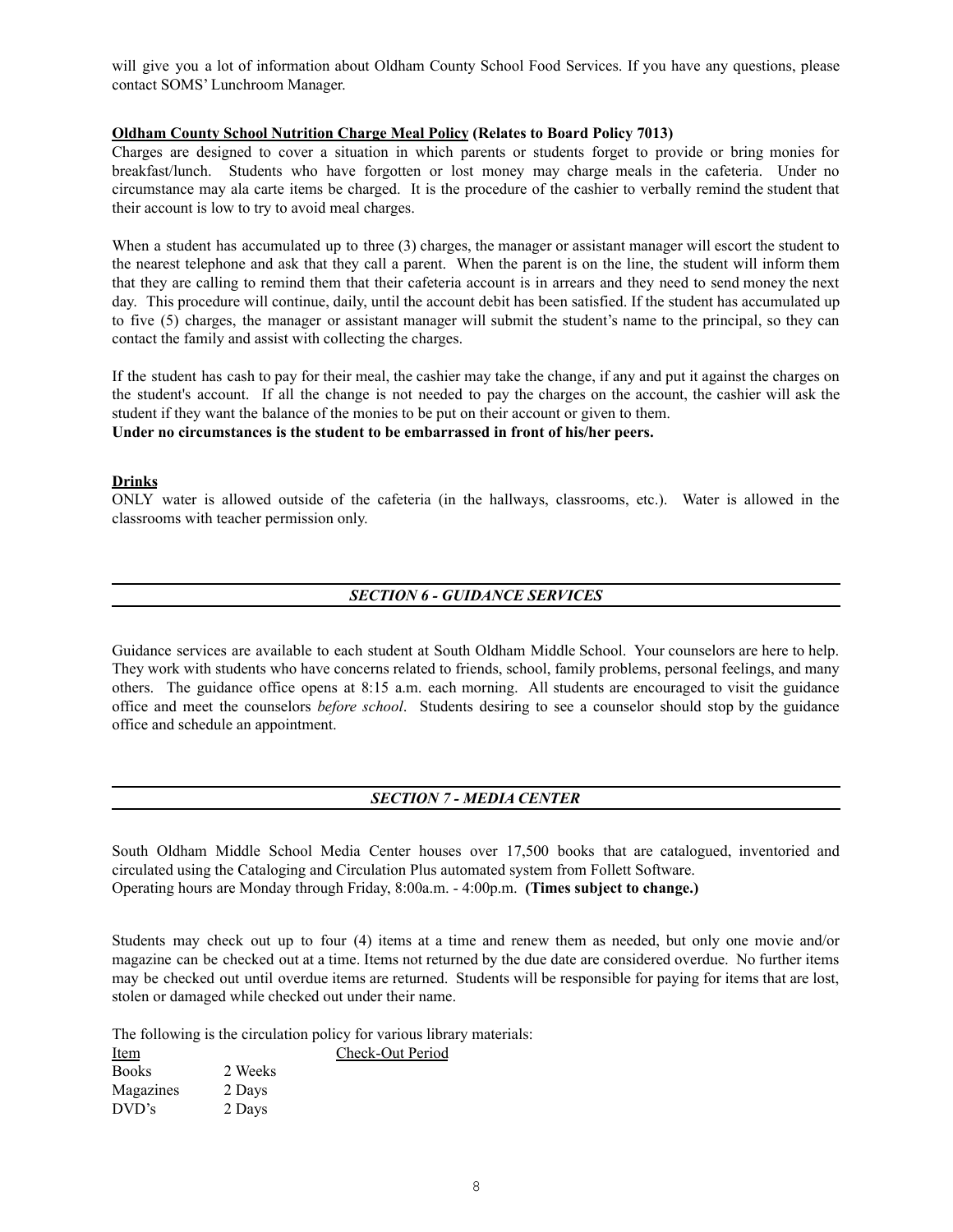Students must have a signed parent permission form on file to check out materials from the Young Adult collection. This form may be obtained in the Media Center at any time. The Young Adult collection contains movies with a PG-13 rating, as well as books that are written for more mature readers. Parents are encouraged to come in and peruse our materials so as to be familiar with what their children are checking out.

# *SECTION 8 - MEDICAL REQUIREMENTS SECTION*

# **PHYSICAL EXAM REQUIREMENTS**

A Kentucky Preventative Health Care Examination Form is required for all students entering 6<sup>th</sup> grade. This exam may be completed up to one (1) year prior to entry into  $6<sup>th</sup>$  grade.

Athletic Physicals: A separate sports/athletic physical completed on a KHSAA form is required annually to participate in strenuous sports at the middle or high school level. The KHSAA sports physical DOES NOT replace the required Kentucky Preventative Health Care Exam required for sixth grade entry.

In order for your student to complete enrollment into middle school, the KY Immunization Certificate and KY Preventative Health Care Exam Form must be on file at your child's school prior to the first day of attendance. Parents are urged to maintain copies of all medical documents.

Physical forms can be accessed at [www.oldham.kyschools.us](http://www.oldham.kyschools.us). (Click on the parent link and choose frequently used forms.) Questions may be directed to the Director of School Health Services at 241-3500 ext. 228.

# **6 th Grade Mandatory Health Requirements**

Below are the MANDATORY health related requirements that must be met prior to the 1<sup>st</sup> day of sixth grade entry (age eleven (11) or twelve (12) years or older) according to state law KRS 214.034. In order to attend **Kentucky Public Schools, each student must have a current Kentucky immunization certificate on file in the school office at all times. Students not adhering to this policy will not be allowed in school.**

- 1. One (1) dose of Tdap if it has been at least two (2) years since the administration of the last dose of tetanus-containing vaccine;
- 2. Two (2) doses of varicella, unless a healthcare provider states that the child has had a diagnosis of typical varicella disease or verification of a history of varicella disease by a healthcare provider or a diagnosis or herpes zoster disease or verification of a history of herpes zoster disease by a healthcare provider;
- 3. One (1) dose of MCV or MPSV (meningococcal vaccine).
- 4. **Effective July 1, 2018**: ALL students in preschool through twelfth grade must show proof of having received two doses of Hepatitis A vaccine given six months apart to attend school. If both doses cannot be administered before the start of the 2018 school year, at least one dose must be administered and a provisional immunization certificate, provided by your healthcare provider, can be presented to school that will be valid until the second dose is due.

Your physician should issue a new, complete Kentucky Immunization Certificate (updated version) with all vaccines recorded. If your child will not be 11 years of age before  $6<sup>th</sup>$  grade entry and vaccine cannot be given until such time, please bring proof of physician appointment to registration.

# **Out-of-State Transfer Health Requirements (refer to OCBE 9005-AR – Admissions requirements)**

The following documents are required to be on file at the time of enrollment. **New students will not be enrolled at South Oldham Middle School without these proper documents:**

- 1. Certified birth certificate
- 2. Kentucky immunization certificate
- 3. Child's social security card (copy will be filed)
- 4. Custody/Guardian papers (if applicable)

Out-of-state transfer students have *30 days* to complete the requirements for the Kentucky School Physical Examination.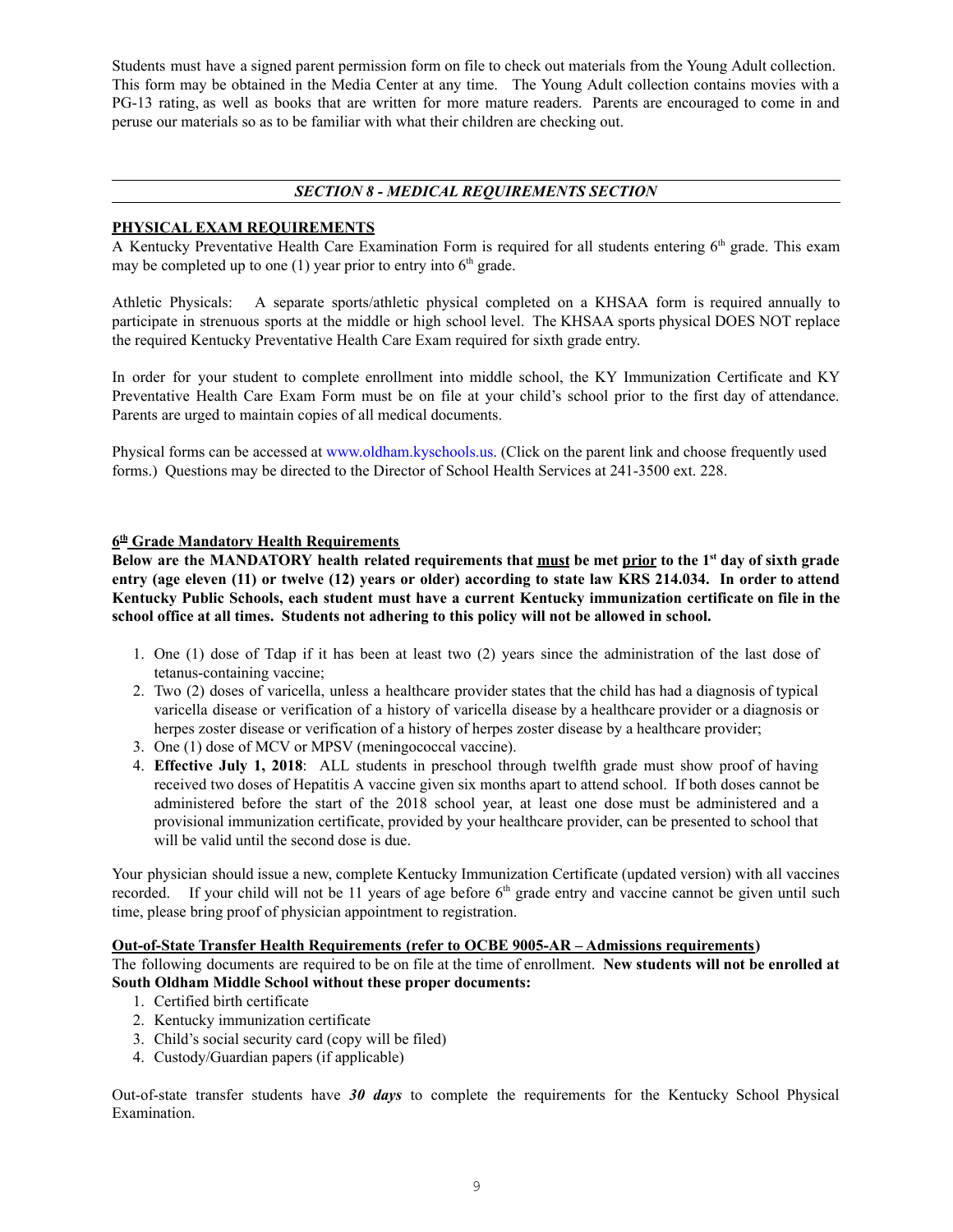# **Policy on Medication**

If a student is required to take medication (prescription and/or non-prescription) during school hours, the following procedures are to be followed. *Medication is primarily the responsibility of the parent/guardian/custodian, and should be administered before/after school if at all possible*.

# 1. **Prescription Medication:**

- a. All prescription medication **must be brought into the school office by parent/guardian/custodian** in the most current, original pharmacy-labeled container. This must include the student's name, name of drug,dosage, route of administration, specific time of administration, and expiration date.
- School personnel **cannot** divide or cut pills in half. Please provide adequate quantity of medication needed for daily school administration for the duration of the current prescription.
- b. School personnel will administer prescription medication provided there is a signed *Authorization to Give Medication* (9020.01-AR) on file. This form, which is available in the office, must be current and must coincide with the current prescription medication you are requesting school personnel to administer.
- c. "Controlled Substance" or "Schedule II" medication (i.e. Ritalin, Adderall) will be counted upon receipt by school personnel. Your signature will be required to verify that we have received the documented amount of medication.
- d. Narcotics will not be accepted at the school or administered by any OCBE staff at any time.

# 2. **Non-Prescription Medication:**

- a. Non-prescription (over-the-counter) medication (i.e. Tylenol) **must be brought into the school office by parent/guardian/custodian** in a small, unopened, original manufacturer's container and can only be administered according to manufacturer's dosing instructions. *An "Authorization to Give Medication" 9020.01-F signed by parent is required*. Upon student request of an OTC medication, school staff will notify parent/guardian to receive verbal permission to administer med based on the current student complaint. If the parent/guardian cannot be reached, school staff will not administer the OTC medication. This is to protect the student from an overdose of medication or change in student's medical history.
- b. Any student failing to abide by rules regarding drugs may be subject to discipline according to the Oldham County Schools Code of Acceptable Behavior and Discipline (OCBE Policy 9068-AR).
- 3. Parent/guardian/custodian must pick up unused medications by the end of the school year. *All medication will be discarded by 12 noon the day proceeding student's last day of school if not picked up.*
- 4. To protect the safety of your child, we must have your adherence to these policies.

# **School Insurance**

Accident coverage is available for a school day or 24-hour basis. All students participating in any extra-curricular activity or field trip must have health insurance and MAY purchase school insurance as primary or secondary insurance. Whenever a student has other health insurance of any kind, such insurance is the primary insurance.

#### **Health Room**

The prevailing belief is that if a student is too ill to remain in class, he/she should not be at school. Consequently, when a student reports that he/she is ill, parents will be contacted to provide transportation. Except in an emergency, students are not admitted to the health room without a pass from a teacher. In the event a student must leave school due to illness or injury, school officials will contact parents. Students are to report to the office for admittance to the health room.

# *SECTION 9 - SCHOOL-WIDE POLICIES OR REQUIREMENTS*

#### **Residency Requirements**

# **OCBE requires that** *every* **student in all schools must have proof of residency to enroll.**

This includes a purchase agreement, lease agreement, or a major utility bill (LG&E or water bill) for new residents. Returning students must submit a major utility bill (LG&E or water bill). A driver's license or cable bill is not *acceptable.*

### **Hall Passes**

Students are not permitted in the halls during class periods unless they are with a teacher or have the appropriate **hall pass** from an authorized staff member.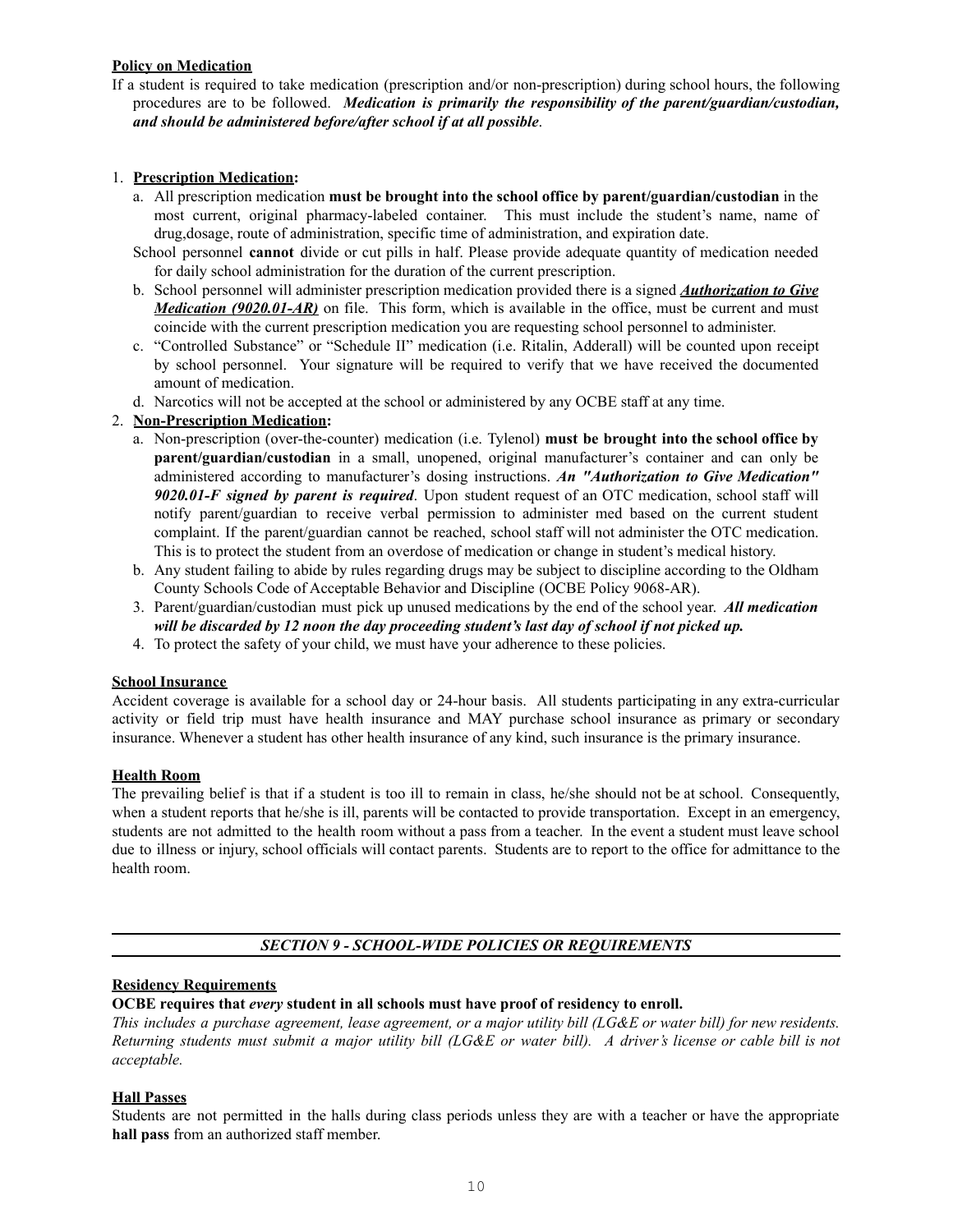# **Disaster/Safety Drills**

There are specified procedures in the Safe Schools Manual for a variety of emergencies. In order to prepare students how to respond during an emergency, safety drills are routinely conducted. Exit procedures and safe areas are posted in each classroom. All teachers review this information with their students.

# **Discipline**

The primary prerequisite for a successful school is that an orderly atmosphere for learning prevails. When disciplinary action is necessary, it will be firm, fair, and immediate, and in accordance with site-council policy and the OCBE Code of Acceptable Behavior and Discipline contained in this handbook.

### **Cheating/Plagiarism**

It is our expectation that each student at SOMS is responsible for completing his or her own work. Cheating and plagiarism will not be tolerated. Students who violate this policy will be subject to consequences that will be determined by school staff. Consequences can vary according to the seriousness of the offense.

# **Homework Policy**

There is no school-wide policy on homework. However, each team sets their own guidelines regarding homework. Please see individual team expectations for homework policy.

# **Standards of Dress**

The following Standards of Dress have been developed to enhance a conducive learning environment that is free from distraction yet at the same time sensitive to the styles of the time. The guidelines listed below have been established in order to promote student safety and guidance in the choice of dress by our students:

- Any type of clothing or accessory that is deemed unsafe, disrupts the learning environment, advertises or advocates alcohol, smoking, drugs, gangs, profanity, weapons, or violence may not be worn to school at any time.
- All garments should have sleeves.
- Clothing should not expose areas of stomach, side, shoulders, chest, or back.
- Dresses, skirts and shorts must be of an appropriate length. Appropriate length is defined as being the length of arms down to fingertips, when fully extended to the sides of the leg. In other words, when asked to place your hands to your side, the fingers should touch material, not skin.
- Students choosing to wear spandex, yoga pants, leggings or other tight fitting pants must wear a garment that provides sufficient coverage. An administrator will determine if the garment provides sufficient coverage.
- Jeans with holes may not have holes above the fingertips.
- Hats are to be removed when inside the school.
- If you wear a hooded sweatshirt to school, you must remove the hood while indoors.
- Bandanas are not appropriate and may not be worn.
- Clothing that has appearance of pajamas, in the opinion of the administration, may not be worn at school.
- House shoes/slippers, shoes with recessed rollers or shoes that present a safety hazard may not be worn at school.

# SOMS reserves the right to modify the dress code to meet the special needs of students for religious, cultural or *approved medical reasons.*

Students in violation of the SOMS Standards of Dress will be counseled and offered garments deemed appropriate. If appropriate garments are not available, the parent or guardian will be notified to bring a change of clothing.

# **Electronic Devices/Cell Phones**

Students are allowed to bring electronic devices to school, but are required to keep them turned off from 8:35-3:45. Electronic devices are permissible for educational purposes when such use is authorized by the teacher. If a student is using their cell phone for a non-instructional purpose the following steps will be taken:

**1st offense**: Warning. **2nd Offense**: Parent Contact. **3rd Offense**: Phone will be kept in office and parent must pick up.

#### **Lockers/Backpacks**

Every student will be provided a locker for individual use. Lockers are the property of the school and are subject to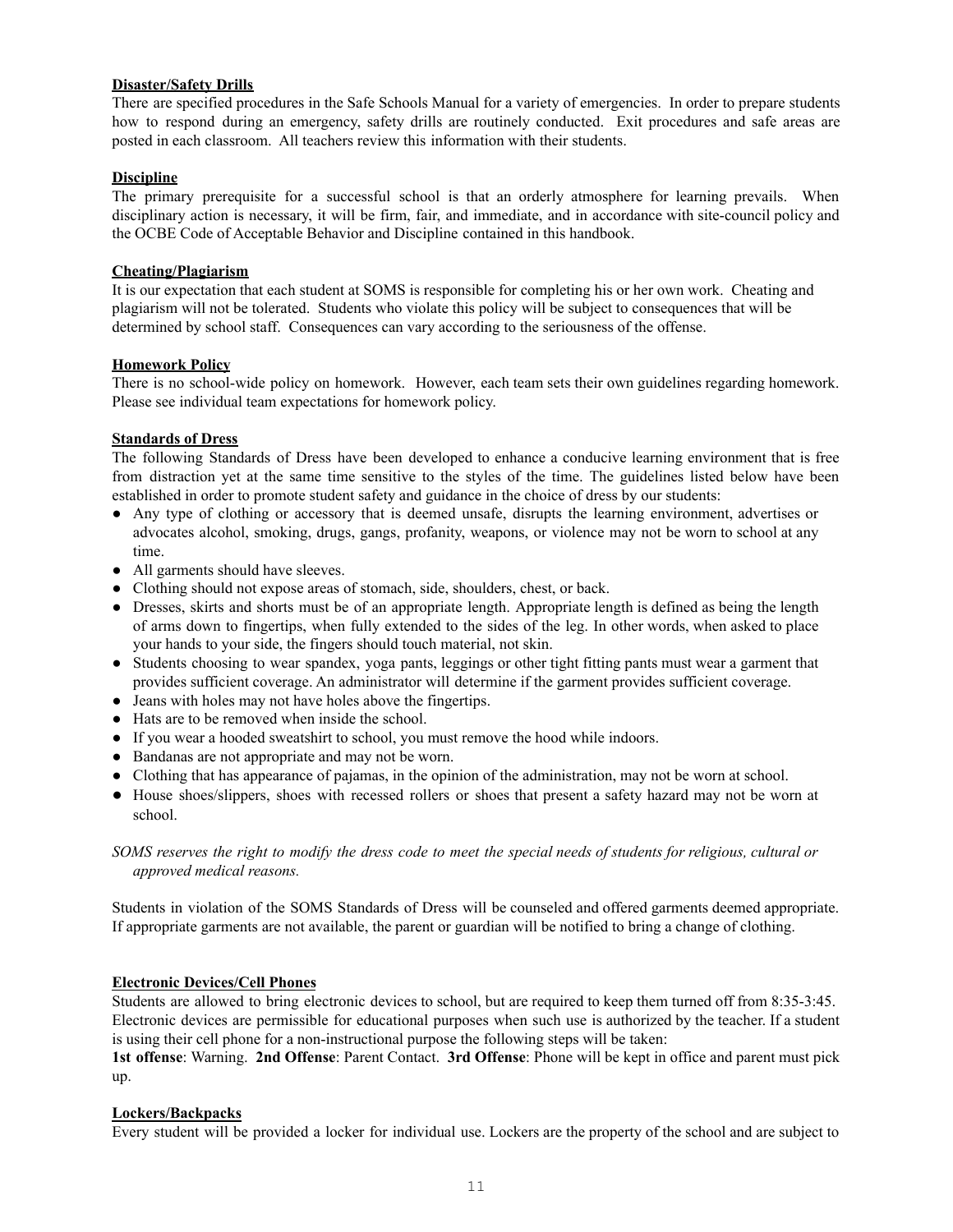OCBE regulations, supervision and inspection (refer to OCBE Policy 9045). Students are responsible for proper care of their lockers and will be assessed for any damage that occurs. Backpacks and coats/jackets are to be placed in the student's locker, which is approximately 30" H x 11" W x 11" D, *and are not permitted in the classroom*. STUDENTS ARE NOT TO SHARE LOCKERS OR GIVE THEIR COMBINATION TO ANYONE.

# **Policy on Eligibility for Interscholastic Athletic Participation**

The Site-Based Council has adopted a policy on extra-curricular participation that is distributed to all students when they try-out for any of our sport teams. This policy also applies to all non-interscholastic athletic teams, clubs and activities. Please contact the office for a copy of the policy ( Policy 7004 – Policy on Eligibility for Interscholastic Athletic Participation).

# **Solicitation**

Students are not to engage in any type of buying or selling of articles on school property unless it is part of a school sanctioned fund-raising event.

# **Tobacco Products/Vapes**

**The possession and/or use of tobacco products, including electronic cigarettes, are prohibited. Also** prohibited is the possession and/or use of vapes. Any student found to be in violation of this regulation may **be disciplined according to the Code of Acceptable Behavior and Discipline (see OCBE Policy 9068).**

# **Visitors/Volunteers to SOMS**

Except in cases of actual emergency, students are not permitted visitors. However, parents are always welcome.

- ❖ All visitors/volunteers must first report to the office.
- ❖ All visitors/volunteers must sign-in at the office.
- ❖ All visitors/volunteers must obtain and wear a badge from the front office.
- ❖ All visitors/volunteers must checkout in the office before leaving the building.
- ❖ All volunteers must have a completed criminal background check on file at the school.

# **Severe Weather and School Closings**

In the case of severe weather - snow, ice, low temperatures, etc. - the official announcement for school closing or delay may be heard over WHAS radio (840 AM) at 6:30 a.m. An Infinite Campus Messenger notification call is placed to all homes from the OCBE. We ask that you listen to the radio and wait for the notification call; *PLEASE DO NOT CALL THE SCHOOL OFFICE or the CENTRAL OFFICE*.

# **Gum**

Chewing gum is not allowed at SOMS. Each Grade level team will implement a system to manage students that routinely violate this expectation.

# **Detention**

For certain behavior incidents, students will receive detention. Detention will be scheduled on select dates and could be before or after school. For appropriate infractions, see the Discipline Consequence Matrix attached in this handbook.

# **AIM (Alternative Instructional Method)**

For students that are increasingly disruptive to the educational environment and impacting the learning of other students, they will be placed in AIM. While in AIM, students will complete their assignments and any other work from teachers.

# **BULLYING/HARASSMENT**

Bullying and harassment are taken very seriously at SOMS. Along with following district and state guidelines, SOMS could enforce the following disciplinary steps for each incident involving the same student.

**1 st** Warning/Conference/Parent Contact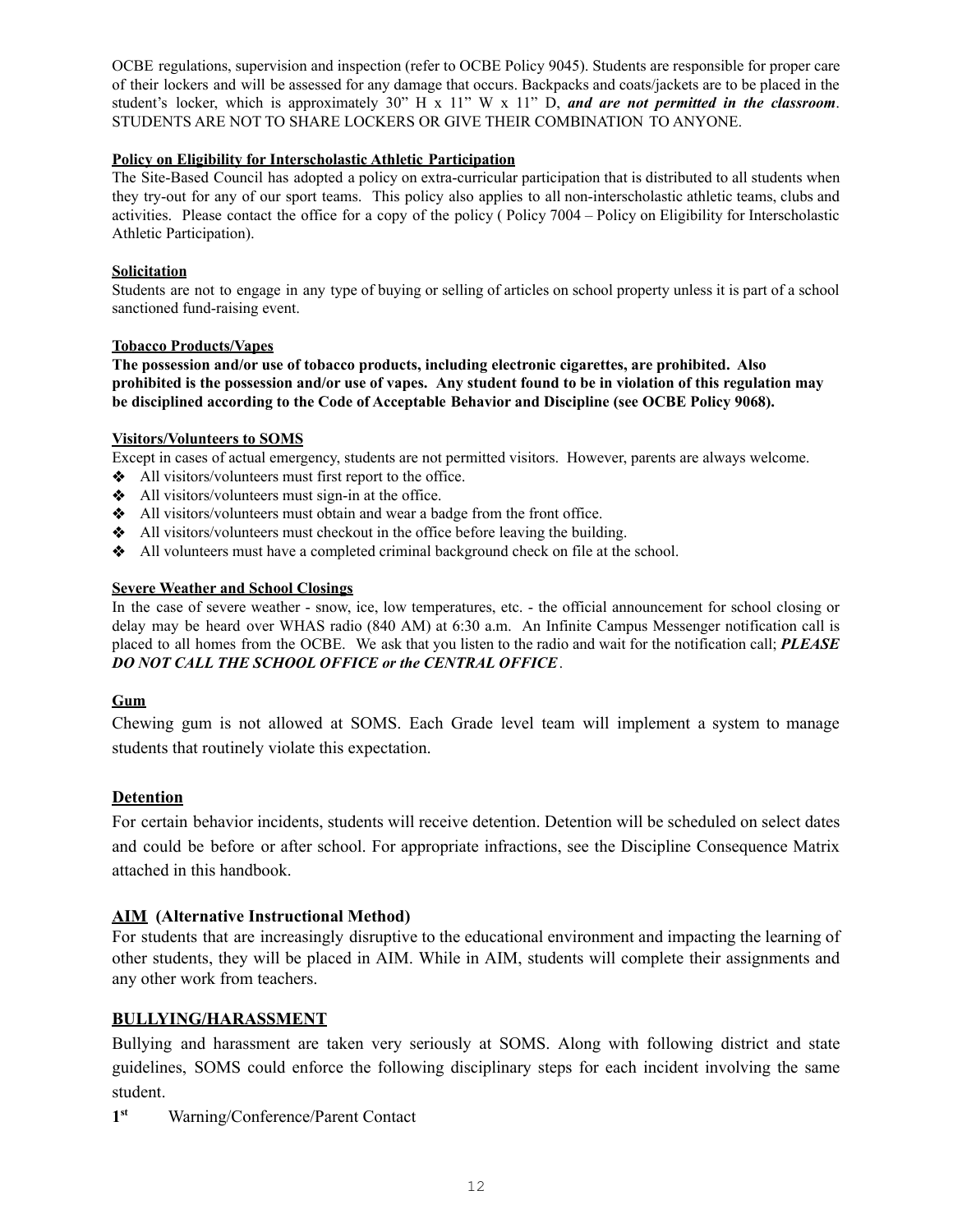- **2** Disciplinary/Detention/Lunch Detention/Restrictions (hall, dance, after school activity, team activity)/Parent Contact
- **3** Disciplinary/Detention/Restrictions (see above)/Parent Conference/In-School Suspension/OCATS/Out-of-school Suspension/Mental Health Consultant Contact/School Resource Officer (SRO) Contact
- **4 th** Disciplinary/In-School Suspension/OCATS/Out-of-school Suspension/ Mental Health Consultant Contact /School Resource Officer (SRO) Contact

These dispositions will be dependent upon the severity of each incident, the time frame of each incident and circumstances surrounding each situation.

# **Infraction and Consequence Code**

Discipline at South Oldham Middle School is based on the right of every student to receive the best education his/her abilities permit and set in accordance with Oldham County Board of Education Policy for Behavior Violations and Consequences (Policy 9068). Any action by the student which deprives others of that right will be grounds for disciplinary action.

|                                                            | CONSEQUENCES                   |                    |                               |                          |                                    |              |                                                  |                                          |                                       |
|------------------------------------------------------------|--------------------------------|--------------------|-------------------------------|--------------------------|------------------------------------|--------------|--------------------------------------------------|------------------------------------------|---------------------------------------|
| <b>INFRACTION</b>                                          | Warning<br>/ Parent<br>Contact | Lunch<br>Detention | After-<br>school<br>Detention | AIM<br>1 Class<br>Period | $\text{AIM}$ - $\text{All}$<br>Day | <b>OCATS</b> | Short-term<br>suspension<br>$(1-3 \text{ days})$ | Long-term<br>Suspension<br>$(4-10)$ days | Referral to<br>Alternative<br>Program |
|                                                            |                                |                    |                               |                          |                                    |              |                                                  |                                          | ٠                                     |
|                                                            |                                |                    |                               |                          |                                    |              |                                                  |                                          | $\bullet$                             |
| Arson                                                      |                                |                    |                               |                          |                                    |              | $\bullet$                                        | $\bullet$                                |                                       |
| Assault on Staff / Student                                 |                                |                    |                               |                          |                                    |              | $\bullet$                                        | $\bullet$                                | $\bullet$                             |
| Cheating                                                   |                                |                    | $\bullet$                     | $\bullet$                | $\bullet$                          |              |                                                  |                                          |                                       |
| Dress Code Violation (including<br>Hats/Hoods / Bandannas) | $\bullet$                      |                    |                               |                          | ٠                                  |              |                                                  |                                          |                                       |
| Drug / Alcohol Violation                                   |                                |                    |                               |                          |                                    |              | $\bullet$                                        | $\bullet$                                |                                       |
| Disrespect to Staff / Students                             |                                |                    |                               | $\bullet$                | $\bullet$                          | $\bullet$    | $\bullet$                                        | $\bullet$                                |                                       |
| Disruption of Class                                        |                                |                    |                               | $\bullet$                | $\bullet$                          | $\bullet$    | $\bullet$                                        | $\bullet$                                |                                       |
| Disruption outside of Class                                |                                |                    |                               | $\bullet$                | $\bullet$                          | $\bullet$    | $\bullet$                                        | $\bullet$                                |                                       |
| Disruption of School Event                                 |                                |                    |                               | $\bullet$                | $\bullet$                          | $\bullet$    | $\bullet$                                        | $\bullet$                                |                                       |
| False Bomb Threat                                          |                                |                    |                               |                          |                                    |              | $\bullet$                                        | $\bullet$                                | $\bullet$                             |
| False Fire Alarm                                           |                                |                    |                               |                          |                                    |              | $\bullet$                                        | $\bullet$                                | $\bullet$                             |
| Failure to Attend Detention                                |                                |                    |                               |                          | $\bullet$                          | $\bullet$    |                                                  |                                          |                                       |
| Fighting                                                   |                                |                    |                               |                          | $\bullet$                          | $\bullet$    | $\bullet$                                        | $\bullet$                                | $\bullet$                             |
| Harassment - Bullying                                      | 1st<br>offense                 | $\bullet$          | 2nd offense                   | ٠                        | 3rd offense                        | 3rdoffense   | $\bullet$                                        |                                          |                                       |
| Harassment - Sexual                                        |                                |                    |                               |                          | $\bullet$                          | $\bullet$    | $\bullet$                                        | ٠                                        |                                       |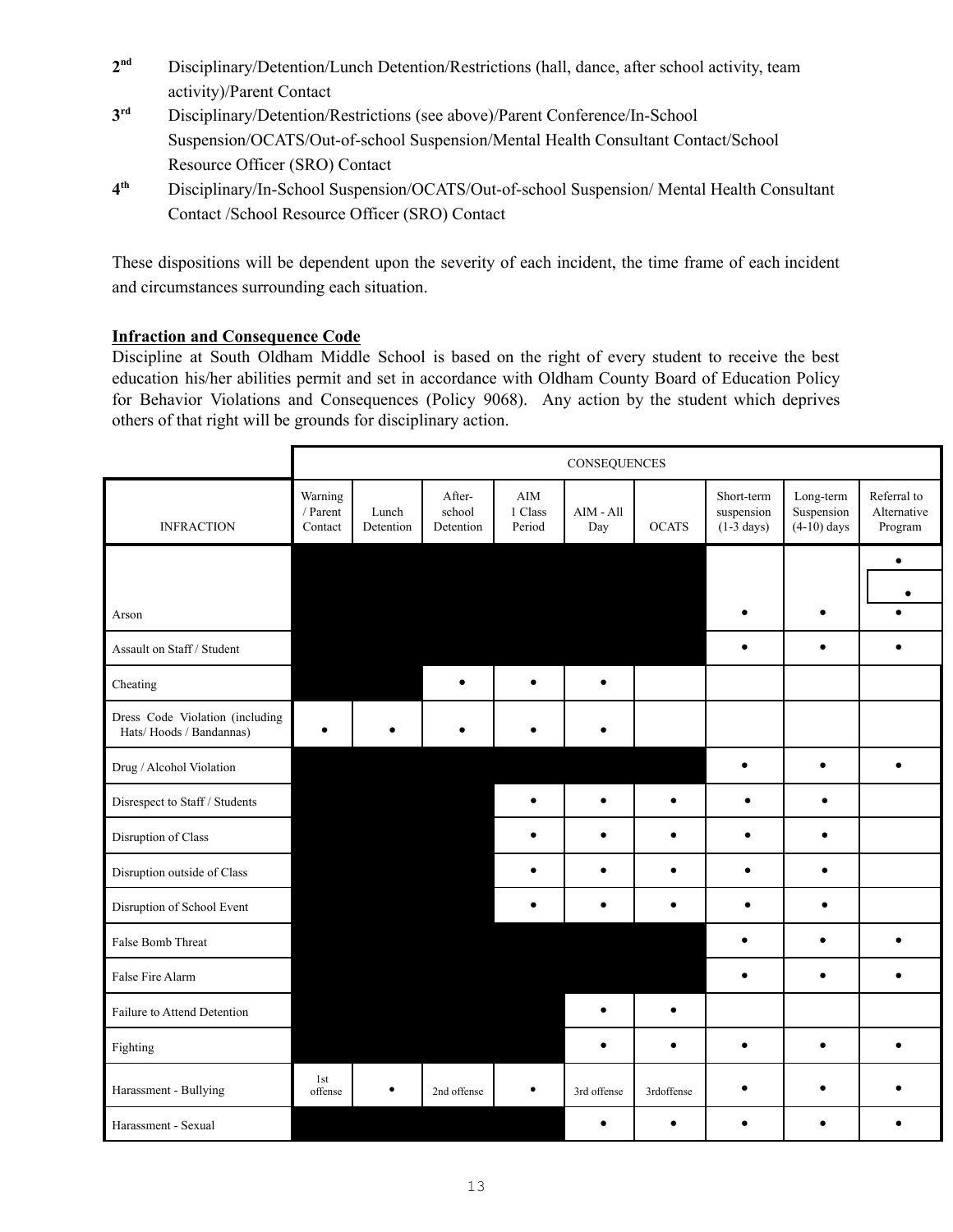| Stalking<br>Harassment<br>$\blacksquare$<br>or<br>Harassing communication |                                |                    |                               |                                 |                    |                                         |                                                  |                                          |                                       |
|---------------------------------------------------------------------------|--------------------------------|--------------------|-------------------------------|---------------------------------|--------------------|-----------------------------------------|--------------------------------------------------|------------------------------------------|---------------------------------------|
| Inappropriate<br>of<br>Display<br>Affection                               |                                |                    |                               |                                 | $\bullet$          | $\bullet$                               | ٠                                                | $\bullet$                                |                                       |
| <b>Incendiary Devices</b>                                                 |                                |                    |                               |                                 | $\bullet$          | $\bullet$                               | $\bullet$                                        | $\bullet$                                | $\bullet$                             |
| Indecent Exposure                                                         |                                |                    |                               |                                 |                    |                                         | $\bullet$                                        | $\bullet$                                | $\bullet$                             |
| Insubordination                                                           |                                |                    |                               | $\bullet$                       | $\bullet$          | $\bullet$                               | $\bullet$                                        | $\bullet$                                | $\bullet$                             |
| Leaving School w/o Permission                                             |                                |                    |                               |                                 | $\bullet$          | $\bullet$                               | $\bullet$                                        |                                          |                                       |
| Out of<br>$Class$ $w/o$<br>Signed<br>Hall-pass                            |                                |                    |                               | $\bullet$                       | $\bullet$          |                                         |                                                  |                                          |                                       |
| Profanity / Vulgarity to student                                          |                                |                    |                               | $\bullet$                       | $\bullet$          | $\bullet$                               | $\bullet$                                        |                                          |                                       |
| Profanity/Vulgarity to staff                                              |                                |                    |                               | ٠                               | $\bullet$          | $\bullet$                               | $\bullet$                                        |                                          |                                       |
| Robbery, Extortion                                                        |                                |                    |                               |                                 |                    | $\bullet$                               | ٠                                                | $\bullet$                                | $\bullet$                             |
|                                                                           | CONSEQUENCES                   |                    |                               |                                 |                    |                                         |                                                  |                                          |                                       |
|                                                                           |                                |                    |                               |                                 |                    |                                         |                                                  |                                          |                                       |
| <b>INFRACTION</b>                                                         | Warning<br>/ Parent<br>Contact | Lunch<br>Detention | After-<br>school<br>Detention | $\rm{AIM}$<br>1 Class<br>Period | $AIM - All$<br>Day | <b>OCATS</b><br>In-school<br>suspension | Short-term<br>suspension<br>$(1-3 \text{ days})$ | Long-term<br>Suspension<br>$(4-10)$ days | Referral to<br>Alternative<br>Program |
| Assault<br>Sexual<br>unwanted<br>$\sim$<br>touching sexual manner         |                                |                    |                               |                                 |                    |                                         | $\bullet$                                        | ٠                                        | ٠                                     |
| <b>Skipping Class</b>                                                     |                                |                    |                               | $\bullet$                       | $\bullet$          | $\bullet$                               | $\bullet$                                        |                                          |                                       |
| Tardy to class                                                            |                                | ٠                  | $\bullet$                     | $\bullet$                       | $\bullet$          | $\bullet$                               |                                                  |                                          |                                       |
| Technology Misuse                                                         |                                |                    |                               | $\bullet$                       | $\bullet$          | $\bullet$                               | $\bullet$                                        |                                          |                                       |
| Tobacco Use / Possession                                                  |                                |                    |                               |                                 | $\bullet$          | $\bullet$                               | $\bullet$                                        |                                          |                                       |
| Trespassing                                                               |                                |                    |                               |                                 |                    | ٠                                       |                                                  |                                          |                                       |
| Vandalism                                                                 |                                |                    | ٠                             | $\bullet$                       | $\bullet$          | $\bullet$                               | $\bullet$                                        | $\bullet$                                | $\bullet$                             |
| Weapon Possession                                                         |                                |                    |                               |                                 |                    |                                         | $\bullet$                                        | $\bullet$                                | $\bullet$                             |
| Vape/Jule Usage and Possession                                            |                                |                    |                               |                                 |                    | $\bullet$                               | $\bullet$                                        | $\bullet$                                | $\bullet$                             |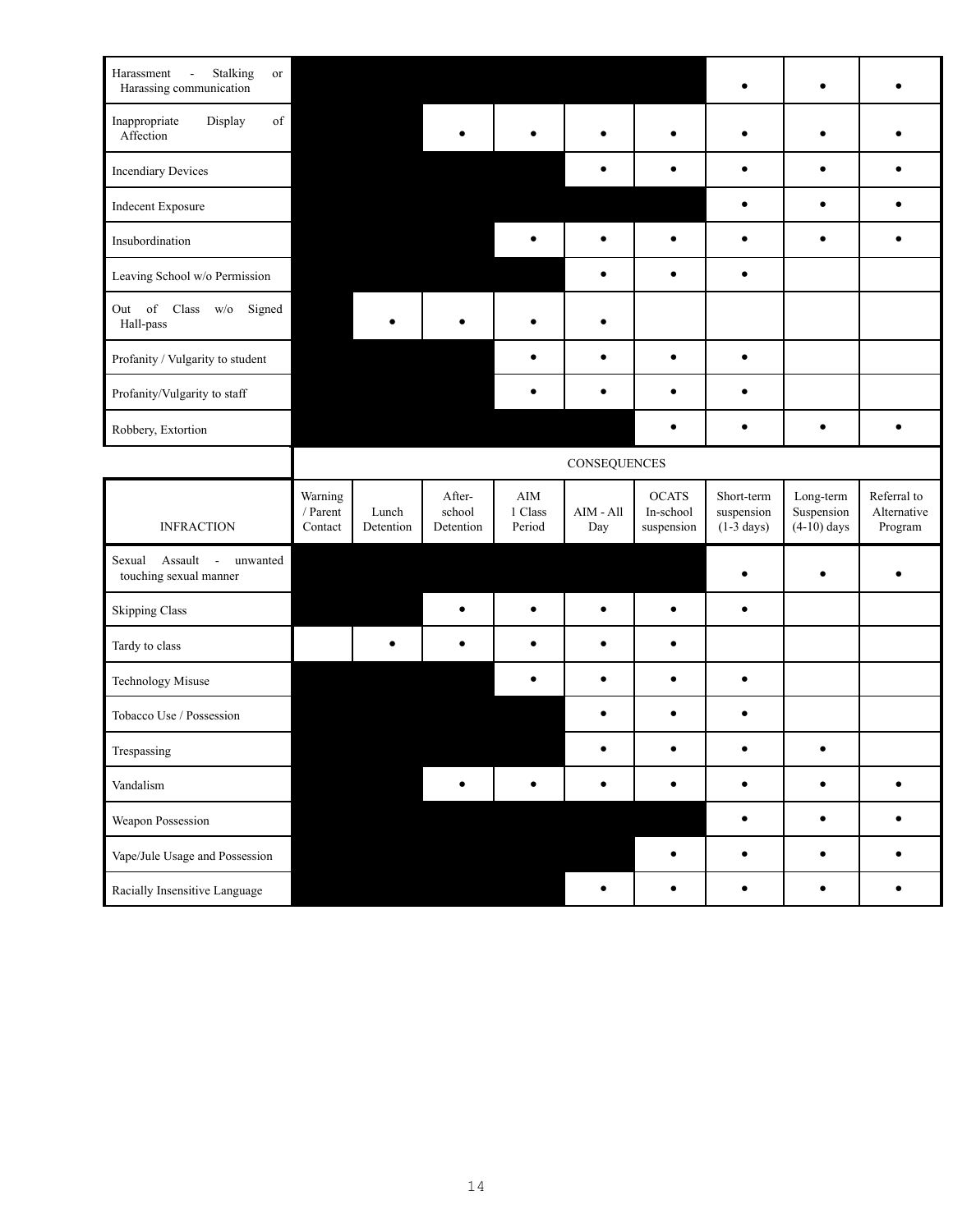# **Explanation of Disciplinary Infractions**

(Consequences listed on violations chart)

**ARSON:** The intentional starting of a fire or explosion on any school property or at any school-sponsored activity which results in property damage or personal injury.

**ASSAULT:** Intending to or causing physical injury to another person by means of physical force or the use of a dangerous or deadly instrument.

**DISPLAYS OF AFFECTION:** Physical contact of a romantic nature.

**DISRESPECTFUL TO STAFF:** Any actions, comments, and/or writings that demean or show disrespect to any staff member.

**DISRUPTION:** Any actions, comments and/or writings that interfere and/or disrupt the teaching in classrooms, the safety and security in the building and disrupt the educational process.

# **DRUGS/ALCOHOL/CONTROLLED SUBSTANCES: Refer to OCBE Board Policy**

**FALSE FIRE ALARMS:** Falsely alerting the Fire Department or school to a non-existent fire.

**FALSE BOMB THREATS:** Making a threat that a bomb has been placed in or is about to explode on school property or at any school sponsored activity.

**FIGHTING:** Two or more students willfully engaged in physical contact for the purpose of inflicting harm.

**HARASSMENT/BULLYING:** Intimidation by threats of or actual physical violence; the creation, by whatever means, of a climate of hostility or intimidation, or the use of language, conduct, or symbols in such manner as to be commonly understood to convey hatred, contempt, or prejudice or to have the effect of insulting or stigmatizing an individual.

**INCENDIARY DEVICES:** The possession or use of any device that is used to disrupt the educational process that can cause damage (smoke bombs, firecrackers, etc.)

**INSUBORDINATION:** The willful disobedience of a reasonable request, either verbal or written, of school personnel and/or defiance of the authority of school personnel.

**OFF CAMPUS:** Leaving the school grounds without permission of and appropriate paperwork by parent(s) and school personnel.

**PROFANITY/VULGARITY:** Cursing, use of obscene language/gestures, engaging in actions that are coarse or crude or insensitive to others.

**ROBBERY/EXTORTION/COERCION:** Stealing school property or the belongings of another student or staff member, getting money by threats, forcing others to pay money or give away their possessions against their will.

**SEXUAL HARASSMENT:** Sexual harassment is a violation of federal law and will not be permitted in any Oldham County School. If any Oldham County student feels that he or she has been sexually harassed a representative of the school or school system should immediately be notified, such as a teacher, counselor, or principal. Sexual harassment consists of unwelcome sexual advances, request of sexual favors, and other verbal or physical conduct of a sexual nature as determined by the receiver of the action in school or at school-sponsored activities, including transportation to and from the school or its activities.

**SKIPPING** SCHOOL/CLASS: Not being in assigned class and/or not entering or leaving school during the school day without permission of a school official. Students must have agenda books signed by appropriate staff member to be out of classroom during instructional hours.

**TARDIES:** Students are considered tardy to school if they are not in first block when the tardy bell rings. Students tardy to school must check in at the office and receive an admit slip. All tardies are unexcused. Individual teachers determine what constitutes tardy to his/her class. Students are referred to the office for tardies only when in class consequences are unsuccessful.

**TECHNOLOGY MISUSE:** Any damage to, alteration of equipment, misuse of devices for purposes other than educational, and/or other actions that are deemed inappropriate uses of technology equipment.

**THREATENING:** Threat of physical contact directed toward school personnel, students, or others with the intention of doing bodily harm or damaging one's property by a student or group.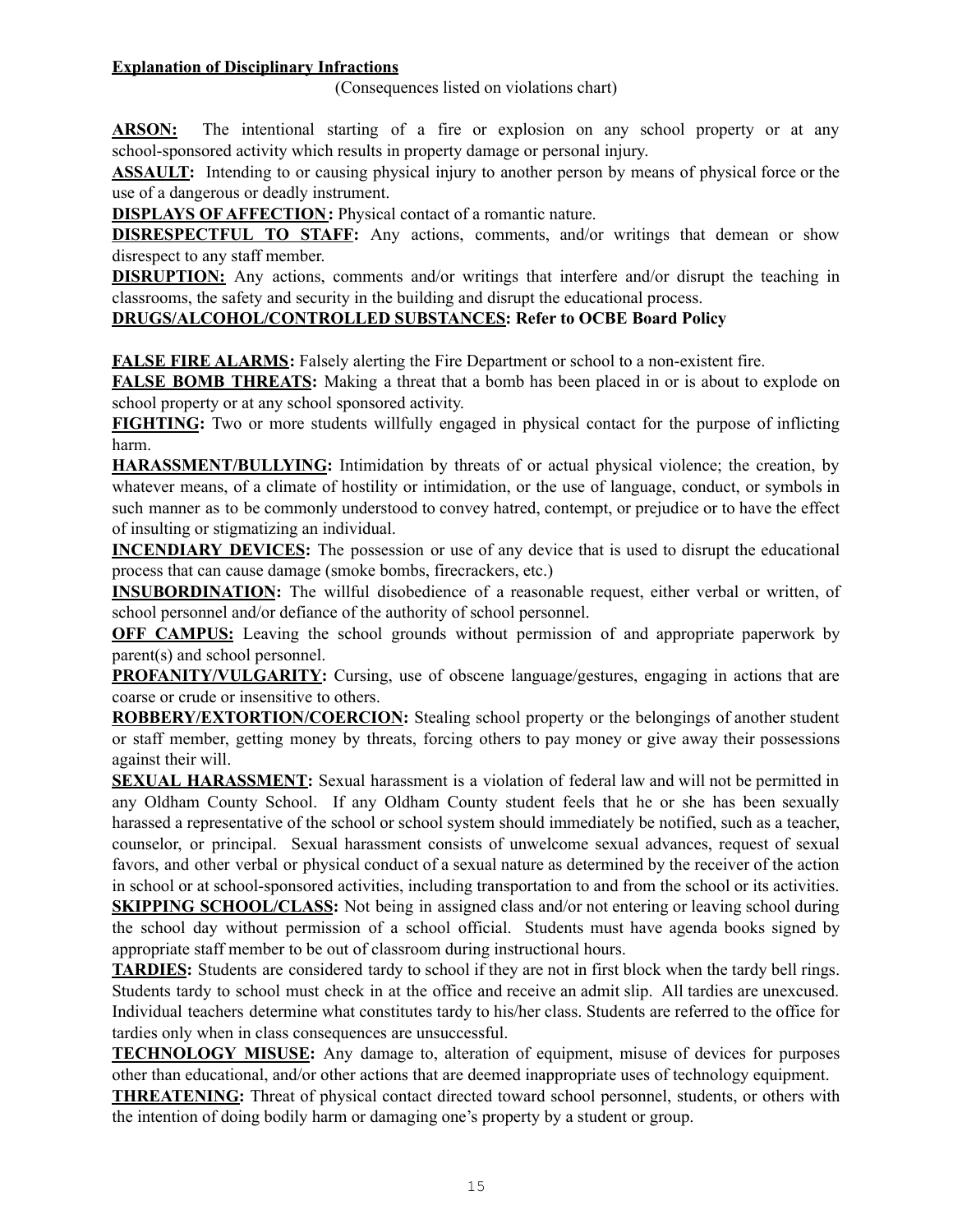**TOBACCO/SMOKING:** Board Policy states, "Students shall not use or possess tobacco products on school property." Students who are determined by any means to be in violation of this policy (i.e., cigarettes observed in pockets, strong smell of smoking on breath, etc) will be subject to disciplinary action.

**VANDALISM:** Intentional damage of school property or property of school personnel.

# *SECTION 10 - SCHOOL FEES/ADDITIONAL COSTS*

Student fees are due upon registration. Students qualifying for free and/or reduced lunches will be wholly or partially exempt from paying these fees. Exemption forms will be available on the website or at the school. There will also be additional consumable costs for items such as student agendas, workbooks and novels. All forms should be completed and returned to school during scheduled registration days.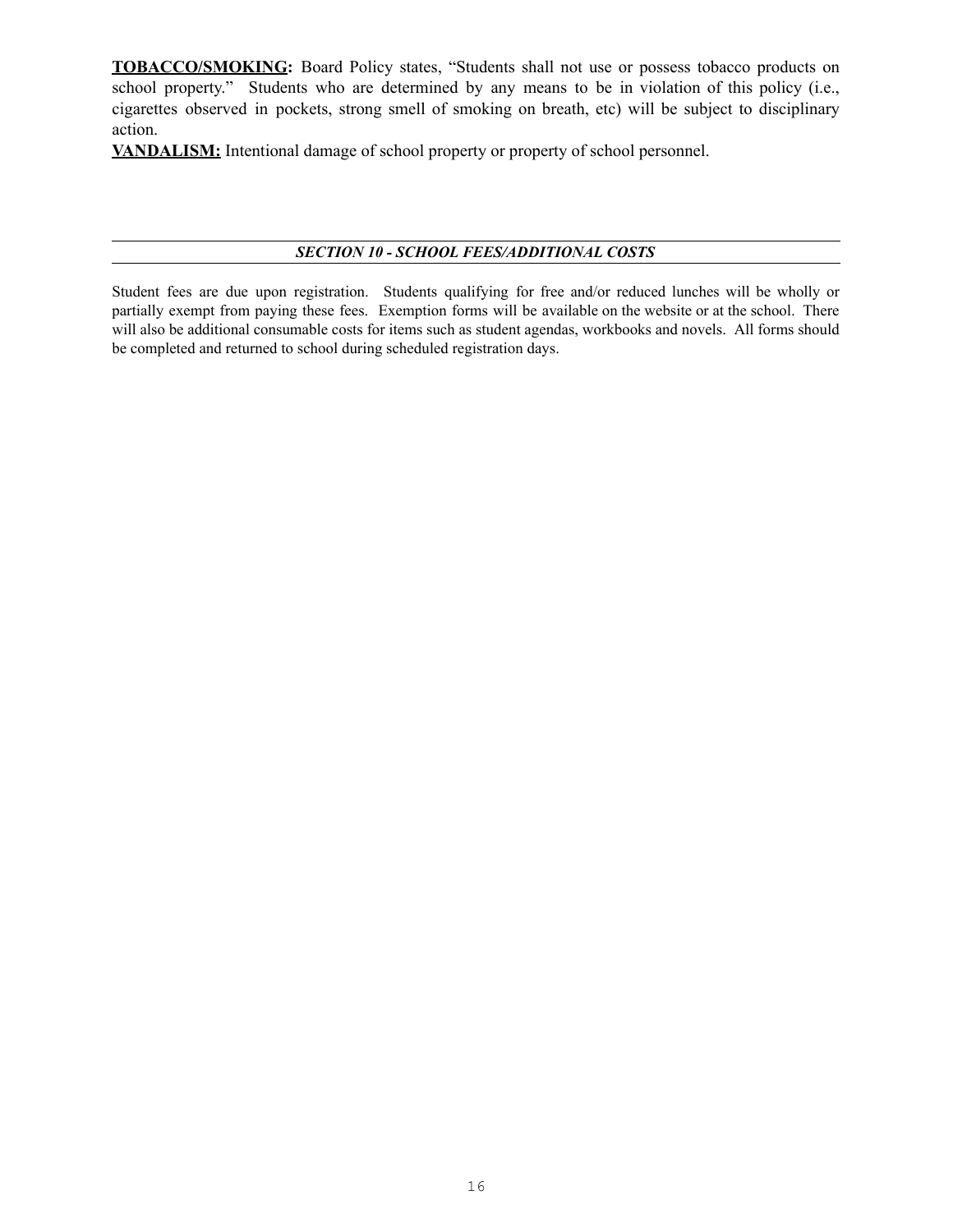# **SOUTH OLDHAM MIDDLE SCHOOL CURRICULUM GUIDE**

# **Curriculum – Reflective of Kentucky Common Core Standards**

Students will read and comprehend literary and non-fiction texts of a complexity appropriate to grades 6-8, proficiently. Students will write routinely over different time frames for a variety of content specific tasks, purposes, and audiences. Throughout the middle school experience, students will work to develop writing, reading, listening, and speaking in increasingly sophisticated ways. Students' proficiency in reading and writing will be supported by grade specific instruction in language.

**Y – Year Class T – Trimester**

# *The Sixth Grade Curriculum*

#### **Language Arts** (Y)

Students will be exposed to a wide range of texts and tasks as they work toward proficiency in reading, writing, speaking, and other  $21^{st}$  century skills through the lens of the theme of change. Emphasis will be placed on: reading and comprehending literature and informational text; understanding and applying rhetorical grammar; and writing in a variety of modes.

# **Math 6** (Y)

In Grade 6, instructional time will focus on four critical areas: (1) connecting ratio and rate to whole number multiplication and division and using concepts of ratio and rate to solve problems; (2) completing understanding of division of fractions and extending the notion of number to the system of rational numbers, which includes negative numbers; (3) writing, interpreting, and using expressions and equations; and (4) developing understanding of statistical thinking.

#### **6 th/7 th Integrated Math** (Y)

In Grade 6, instructional time will focus on four critical areas: (1) completing understanding of division of fractions and extending the notion of number to the system of rational numbers, which includes negative numbers; (2) connecting ratio and rate to whole number multiplication and division and using concepts of ratio and rate to solve problems; (3) writing, interpreting, and using expressions and equations; and (4) solving real-life mathematical problems involving angle measure, area, surface area, and volume; (5) developing understanding of statistical thinking. Students will gain a broader understanding of operations with rational numbers and will engage in representing and analyzing quantitative relationships between dependent and independent variables as well as using properties of operations to generate equivalent expressions.

# **Pre-Algebra 6** (Y)

This course is an enhanced study of the five domains of mathematics: 1.) Number System, 2.) Expressions and Equations, 3.) Ratio and Proportional Relationships, 4.) Geometry, 5.) Statistics and Probability. Special attention is placed on properties and operations with radicals and exponents, as well as algebraic ideas in order to prepare students for a more rigorous and faster paced curriculum.

# **Sixth Grade Science: Integrated Sciences** (Y)

The sixth grade science course offers many opportunities to engage new middle school students with hands on activities and exciting ideas about what it means to be a scientist. Students establish a firm foundation for the rest of middle school science content. It is an integrated approach that includes the following concepts: Structure and Properties of Matter, Interdependent Relationships in Ecosystems, Weather and Climate, Earth's Systems, Space Systems, Forces and Interactions.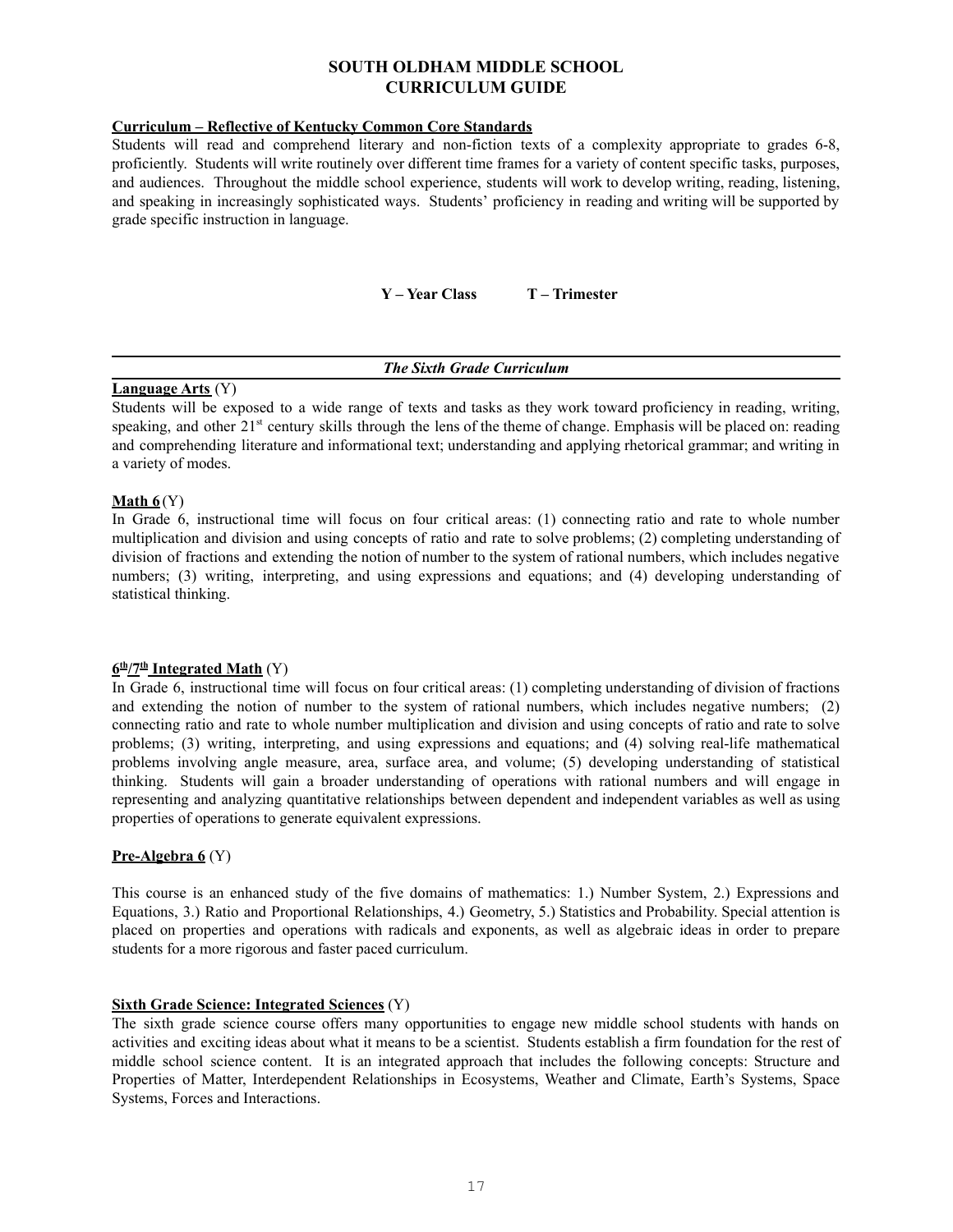# **Social Studies** (Y)

Students will investigate historical perspectives, cultures, government/citizenship, economics, and geography which are crucial to the world they are living in today. Students will utilize a plethora of the importance of strategies that focus on literacy, 21st Century Skills, interpretation of primary and secondary sources, and "Reading Like a Historian".

# **Arts and Humanities Courses**

Students will participate in these classes during one of the five instructional blocks. Each student will be enrolled in two classes during this block. Students who are in Band or Choir, which are year-long classes, will take a quarter of Health, Art and P. E. with the exception of special circumstances approved by the principal. Students who are not in Band or Choir will take a quarter of Health, Music, Art and/or P. E.

# **Art** (T)

In this course, students will learn visual art vocabulary, media and cultural background within their curriculum. This course will reiterate the elements and principles of design and give students the vocabulary needed to analyze and critique works of art from a historical and personal viewpoint. Students will construct works of art that are two and three dimensional and experiment with a variety of media. Creative projects will utilize the elements and principles of design while reflecting individual ideas and self-expression. 6<sup>th</sup> grade art will lay foundations that are imperative to  $7<sup>th</sup>$  and  $8<sup>th</sup>$  grade art.

# **Band** (Y)

Students will receive instruction in music history and appreciation as they learn to play a musical instrument. With the assistance of the teacher, students will select a specific instrument prior to the second week of school, which they will study in depth. As the students work on their musicianship they will be expected to perform in a variety of settings. An annual fee of \$50.00 will be assessed to students who use instruments provided by the school.

# **Choir** (Y)

Students will receive instruction in music history, music theory, and appreciation as they develop their vocal skills. Musical notation will be explored through the use of solfege and ear training techniques. Students will perform individually, and as a group, in a variety of settings. Choir members will have the opportunity to audition for KY-ACDA.

# **Introduction to the Theater** (T)

Students will be provided an overview of the art, conventions, and history of theatre. Although experiential exercises may be included, the courses focus on learning about drama/theatre rather than performance. Students study dramatic elements, elements of production and elements of performance. Students also study major developments in dramatic literature and/or major playwrights, the history and formation of theatre as a cultural tradition, and critical appreciation of drama/theatre.

# **Practical Living** (T)

Students will be introduced and begin to address concepts of health (Personal Wellness, Nutrition, Diseases, Human Body Systems, Drug Abuse & Misuse, and Safety). This course is designed to assist students in obtaining accurate information, developing lifelong positive attitudes and behaviors, and making wise decisions related to their personal health.

# **Music Appreciation** (T)

Students will cover the core concepts in the music curriculum through the use of a music theory. These include the elements of rhythm, harmony, melody, form, timeline, tempo and dynamics. Music history and cultural awareness will be addressed including the musical historical periods of classical and ancient.

# **Physical Education** (T)

Students will acquire a knowledge base for wellness that encompasses social, physical, emotional, and mental health. Students will apply this knowledge gained through their participation in a wide variety of experiences, complex skills, and movement patterns that enhances a lifetime of healthy habits. Activities and sports studied will vary with the time of the year and the facilities availability, but may include individual and team sports skills, aerobic conditioning, fitness and fitness testing, and elements of dance.

# **Beginning Spanish** (T)

Spanish is the study of beginning Spanish grammar structure and vocabulary through the application of reading, writing, listening and speaking activities. Basic Spanish 1 material will be covered, while challenging and preparing students to advance toward High School Spanish. The Spanish language will be spoken in each lesson as much as possible to mimic the natural language acquisition process. Being able to walk out of Spanish class and converse on a basic level with a native Spanish speaker will be one of the main learning objectives.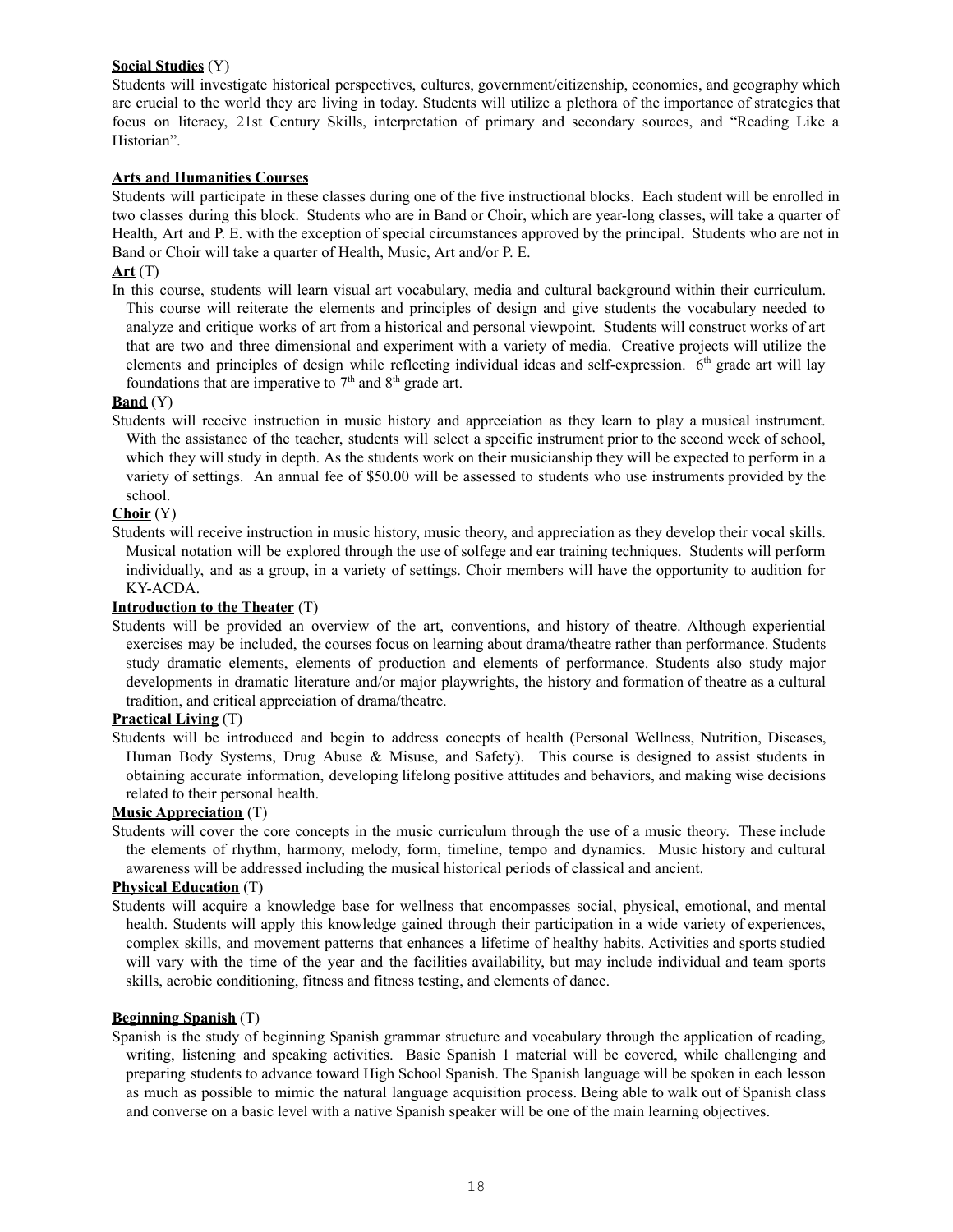# *The Seventh Grade Curriculum*

# **Language Arts** (Y)

Students will be exposed to a wide range of texts and tasks as they work toward proficiency in reading, writing, speaking, and other  $21^{st}$  century skills through the lens of the theme of choices. Emphasis will be placed on: reading, comprehending, and analyzing literature and informational text; understanding and applying rhetorical grammar; and writing in a variety of modes.

# **Language Arts** Accelerated (Y)

Accelerated ELA students will delve deeper into reading, writing, speaking, listening and observing standards of the curriculum. Students will be expected to produce mature pieces of writing that demonstrate insight and depth of thought. Students will read, discuss and analyze high-level texts. Advanced students will be expected to work independently and to manage projects at a faster pace than regular ELA classes.

# **Math 7** (Y)

In Grade 7, instructional time will focus on four critical areas: (1) developing understanding of and applying proportional relationships; (2) developing understanding of operations with rational numbers and working with expressions and linear equations; (3) solving problems involving scale drawings and informal geometric constructions, and working with two- and three-dimensional shapes to solve problems involving area, surface area, and volume; and (4) drawing inferences about populations based on samples.

# **Pre-Algebra 7** (Y)

This course is an enhanced study of the five domains of mathematics: 1.) Number System, 2.) Expressions and Equations, 3.) Ratio and Proportional Relationships, 4.) Geometry, 5.) Statistics and Probability. Special attention is placed on properties and operations with radicals and exponents, as well as algebraic ideas in order to prepare students for a more rigorous and faster paced curriculum.

# **Algebra I** (Y)

Students who successfully complete the Pre-Algebra 6 course will be enrolled in Algebra. This course will be the foundation for future math courses and will be extremely challenging. We focus on just four units of study, but they span a large number of concepts: Single Variable Expressions, Equations and Inequalities; Two Variable Expressions, Equations and Inequalities; Statistics (including Measures of Center, Correlation and Residuals, and Data Sets for Two Categorical Variables); and Quadratics and Polynomials. Since this is a high school level course, students are expected to have a final grade of at least an 80% at the end of the year to be allowed to move on to Geometry.

# **Seventh Grade Science: Introduction to Chemistry and Physics** (Y)

The seventh grade science course is designed to highlight energy as the common thread throughout the year. The year is generally divided into Physical Science and Earth's History and is designed in order to provide foundational knowledge in chemistry and physics. Within each unit there are opportunities to utilize engineering practices while cross cutting concepts (i.e. patterns) allow for interdisciplinary connections to be woven throughout.

#### **Science, Accelerated** (Y)

Accelerated science curriculum includes compaction of grade-level material with more in-depth exploration of concepts.

#### **Social Studies** (Y)

To understand the lasting contributions of ancient civilizations, students will focus on the five strands of Social Studies: Government, Historical Perspective, Economics, Geography, and Culture. Students will be taught to think and write like a historian through the use of primary and secondary sources as well as how to interpret complex historical texts. Emphasis will be placed on creating a culture in the classroom in which history comes alive and students are able to make real world connections.

# **Social Studies, Accelerated** (Y)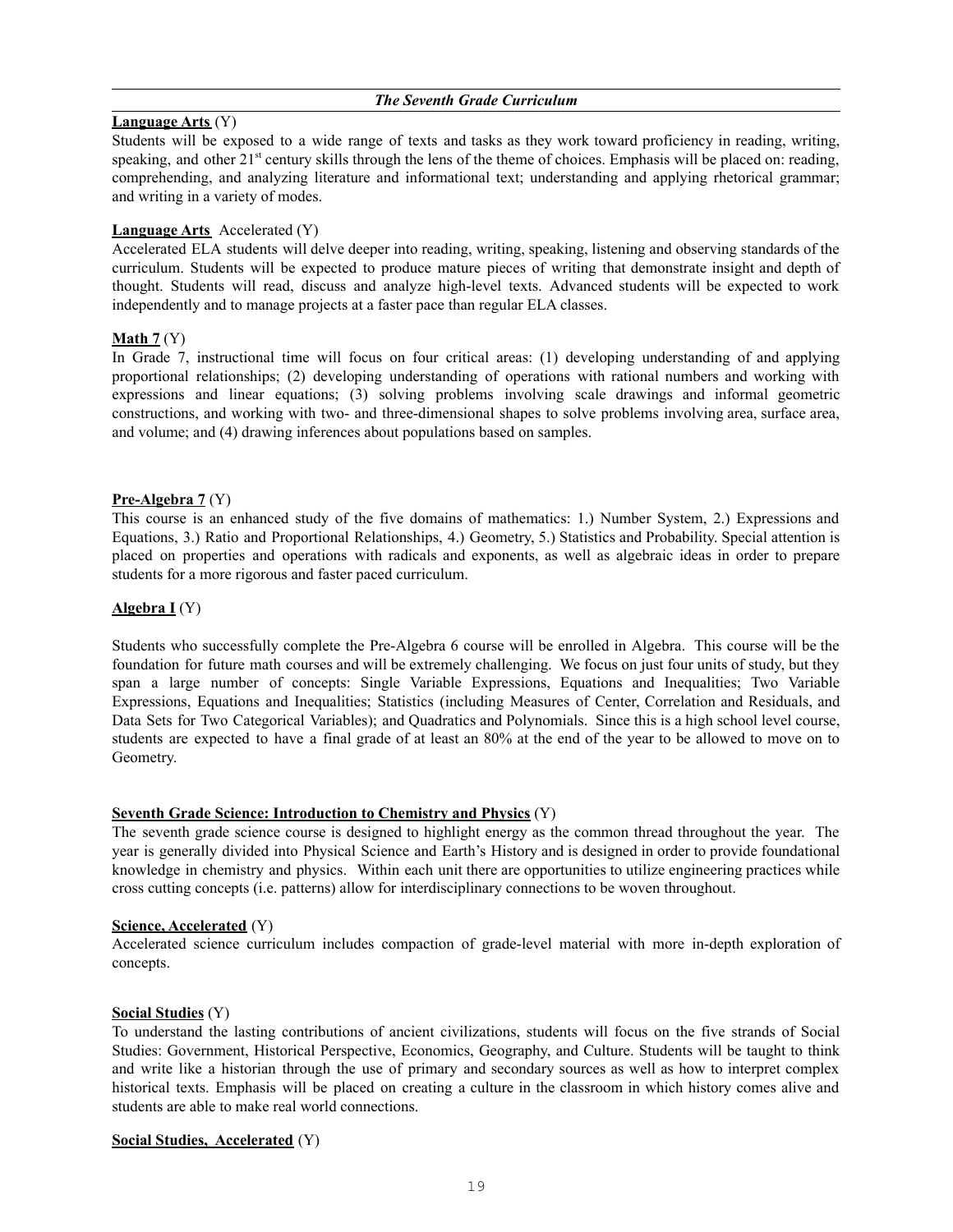Students will focus on the 5 stands of Social Studies: Government, Historical Perspective, Economics, Geography, and Culture. Emphasis will be placed on challenging the students to take an in-depth approach to the topics that are being presented in class. Students will be given extension projects on the topics of their choosing in accordance with their ability to master the social studies curriculum in a more complex manner.

# **Arts and Humanities Courses**

Students will participate in these classes during one of the five instructional blocks. Each student will be enrolled in two classes during this block. Students in Band or Choir, which are year-long classes, will take a quarter of Health, Art and P. E. with the exception of special circumstances approved by the principal. Students who are not in Band or Choir will take a quarter of Health, Music, Art, and/or P. E.

# **Art** (T)

In  $7<sup>th</sup>$  grade, art students will learn visual art vocabulary, media and cultural background within their curriculum. This course will reiterate the elements and principles of design and give students the vocabulary needed to analyze and critique works of art from a historical and personal viewpoint. Students will construct works of art that are two and three dimensional and experiment with a variety of media. Creative projects will utilize the elements and principles of design, while reflecting individual ideas and self-expression.  $7<sup>th</sup>$  grade art will lay foundations that are imperative to  $8<sup>th</sup>$  grade art.

# **Band** (Y)

Prerequisite: Students must have completed  $6<sup>th</sup>$  grade band or must demonstrate proficiency at the discretion of the band director. Students will continue to study a selected instrument and will work to improve performance. The major style periods of music will be reviewed and students will analyze the musical elements in representative works from each period utilizing appropriate musical terminology. An annual fee of \$50.00 will be assessed to students who use instruments provided by the school.

# **Choi**r (Y)

Students will continue to receive instruction in vocal technique with an emphasis on the changing voice. Various types of choral literature will be studied and performed both formally and informally. Keyboard familiarity will be strengthened. The choir will perform and compete at the district level. Students will have the opportunity to audition for regional and national honors choirs.

# **Introduction to the Theater** (T)

Students will be provided an overview of the art, conventions, and history of theatre. Although experiential exercises may be included, the courses focus on learning about drama/theatre rather than performance. Students study dramatic elements, elements of production and elements of performance. Students also study major developments in dramatic literature and/or major playwrights, the history and formation of theatre as a cultural tradition, and critical appreciation of drama/theatre.

# **Practical Living** (T)

Students will be introduced and begin to address concepts of health (Personal Wellness, Nutrition, Diseases, Human Body Systems, Drug Abuse & Misuse, and Safety). This course is designed to assist students in obtaining accurate information, developing lifelong positive attitudes and behaviors, and making wise decisions related to their personal health.

# **Music Appreciation** (T)

Students will cover the core concepts in the music curriculum through the use of a music theory. These include the elements of rhythm, harmony, melody, form timeline, tempo and dynamics. Music history and cultural awareness will be addressed including the classical and ancient periods of music.

### **Physical Education** (T)

Students will acquire a knowledge base for wellness that encompasses social, physical, emotional, and mental health. Students will apply this knowledge gained through their participation in a wide variety of experiences, complex skills, and movement patterns that enhances a lifetime of healthy habits. Activities and sports studied will vary with the time of the year and the facilities availability, but may include individual and team sports skills, aerobic conditioning, fitness and fitness testing, and elements of dance.

#### **Beginning Spanish** (T)

Spanish is the study of beginning Spanish grammar structure and vocabulary through the application of reading, writing, listening and speaking activities. Basic Spanish 1 material will be covered, while challenging and preparing students to advance toward High School Spanish. The Spanish language will be spoken in each lesson as much as possible to mimic the natural language acquisition process. Being able to walk out of Spanish class and converse on a basic level with a native Spanish speaker will be one of the main learning objectives.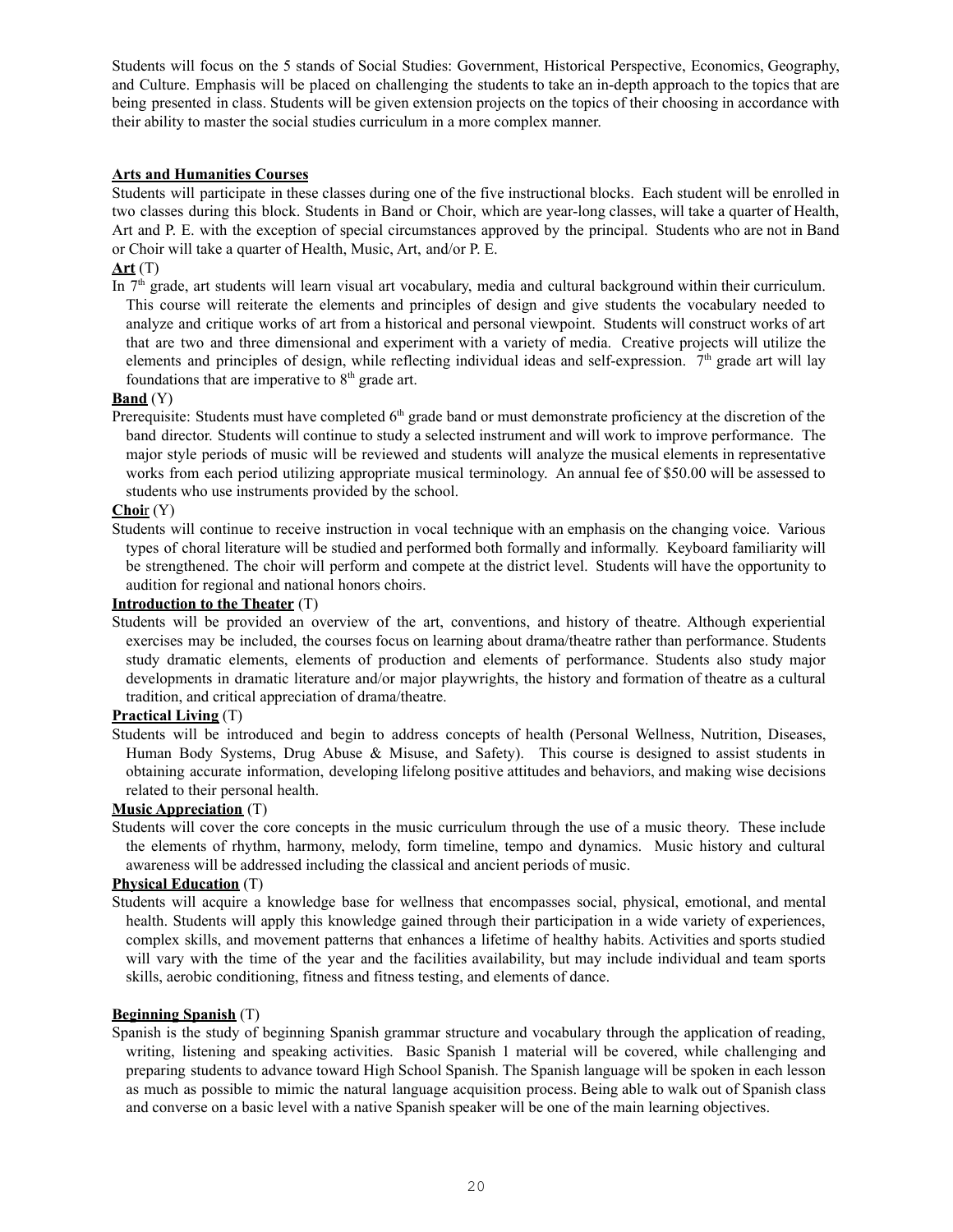### *The Eighth Grade Curriculum*

# **Language Arts** (Y)

Students will be exposed to a wide range of texts and tasks as they work toward proficiency in reading, writing, speaking, and other  $21<sup>st</sup>$  century skills through the lens of the theme of challenge. Focus will be: reading, comprehending, analyzing and evaluating literature and informational text; understanding and applying rhetorical grammar; and writing in a variety of modes.

# **Language Arts, Accelerated** (Y)

Accelerated ELA students will delve deeper into reading, writing, speaking, listening and observing standards of the curriculum. Students will be expected to produce mature pieces of writing that demonstrate insight and depth of thought. Students will read, discuss and analyze high-level texts. Advanced students will be expected to work independently and to manage projects at a faster pace than regular ELA classes.

# **Pre-Algebra 8** (Y)

In Grade 8, instructional time will focus on three critical areas: (1) formulating and reasoning about expressions and equations, including modeling an association in bivariate data with a linear equation, and solving linear equations and systems of linear equations; (2) grasping the concept of a function and using functions to describe quantitative relationships; (3) analyzing two- and three-dimensional space and figures using distance, angle, similarity, and congruence, and understanding and applying the Pythagorean Theorem.

# **Algebra I** (Y)

Students who successfully complete the Pre-Algebra 7 course will be enrolled in Algebra. This course will be the foundation for future math courses and will be extremely challenging. We focus on just four units of study, but they span a large number of concepts: Single Variable Expressions, Equations and Inequalities; Two Variable Expressions, Equations and Inequalities; Statistics (including Measures of Center, Correlation and Residuals, and Data Sets for Two Categorical Variables); and Quadratics and Polynomials. Since this is a high school level course, students are expected to have a final grade of at least an 80% at the end of the year to be allowed to move on to Geometry.

# **Geometry** (Y)

Students who successfully complete the  $7<sup>th</sup>$  Grade Algebra course will be enrolled in Geometry. The study of geometry involves the creation of a system from the simplest of terms, those that are undefined. The system is then constructed on axioms (postulates) that are explored through the proving or disproving of various theorems (conjectures). We will study geometry in its purest form, while still relating it to the world around us. We will cover the course in eight units: Constructions and Transformations, Congruence and Proof, Similarity and Proof, Trigonometry, Solid Geometry, Coordinate Geometry, Circles, and Application of Probability. Students who successfully complete the course will move on to Algebra II.

#### **Eighth Grade Science: Introduction to Biology/Science** (Y)

The eighth grade science course is taught from a micro to macro perspective, beginning at the cellular level and building to ecosystems and human impacts. This course is designed to be a precursor to freshman biology, linking the middle school integrated science model to the more specialized model implemented at the high school level.

#### **Science, Accelerated** (Y)

Acated science curriculum includes compaction of grade-level material with more in-depth exploration of concepts.

#### **Social Studies** (Y)

One of the primary objectives for Social Studies at the  $8<sup>th</sup>$  grade level is to prepare each student for the rigorous demands of high school. Our students will learn to become active members of our society at a local, state, national, and global level. After an intense introduction into Historical Thinking and Reading Like a Historian we will begin our historical journey that begins with the Age of Exploration and ends with the American Civil War. All students will be given numerous opportunities to explore and analyze primary and secondary sources. The information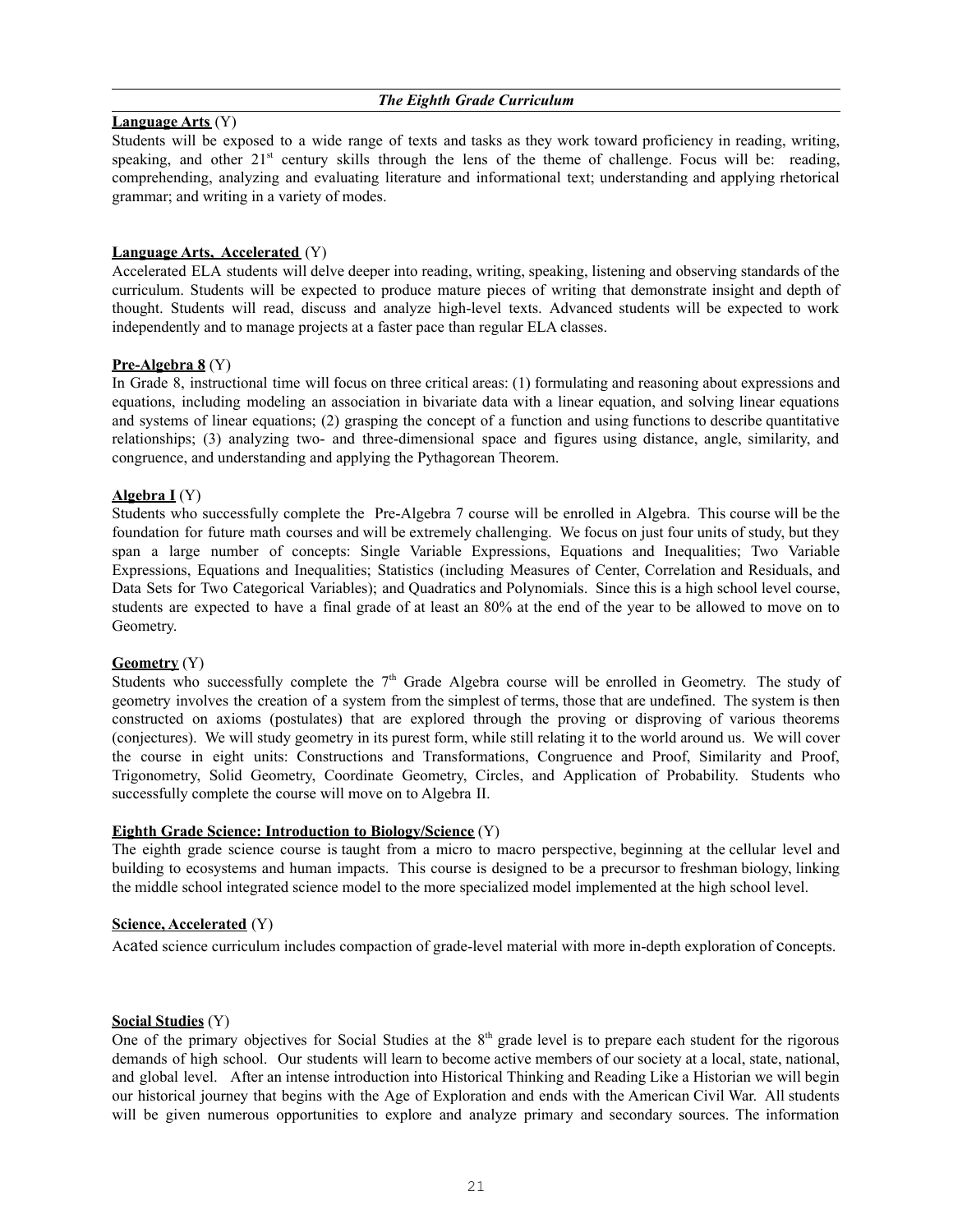acquired from the documents will be used for different Living History activities including debates, role-plays, and simulations.

# **Social Studies, Accelerated** (Y)

Along with teaching our students to become active members of our society and continuing the rigor that occurs in our regular Social Studies classes, our accelerated class will have a deeper level of complexity. Pacing will increase giving students more time for multiple differentiated instructional opportunities. Student choice will be more apparent in an opportunity for independent studies. An example of this depth and complexity would come in the form of National History Day, where students are expected to research and present topics of their choice to professionals in those particular fields of study.

# **Arts and Humanities Courses**

Students will participate in these classes during one of the five instructional blocks. Each student will be enrolled in two classes during this block. Students who are in Band or Choir, which are year-long classes, will take a quarter of Health, Art and P. E. with the exception of special circumstances approved by the principal. Students who are not in Band or Choir will take a quarter of Health, Music, Art and/or P. E.

# **Art** (T)

- Students will learn visual art vocabulary, media, and cultural background within their curriculum. This course will reiterate the elements and principles of design and give students the vocabulary needed to analyze and critique works of art from a historical and personal viewpoint. Students will construct works of art that are two and three-dimensional and experiment with a variety of media.
- Creative projects will utilize the elements and principles of design while reflecting individual ideas and self-expression.  $8<sup>th</sup>$  grade art will lay foundations that are imperative to sculpture. Sculpture class is designed for the  $8<sup>th</sup>$  grade students who have successfully completed Art 6, 7, and 8. Students will create a variety of three-dimensional works using a variety of media, such as clay, papier-mâché, plaster, and found objects. Creative projects will utilize the elements and principles of design, while reflecting individual ideas and self-expression.

# **Band** (Y)

Prerequisite:  $6<sup>th</sup>$  and  $7<sup>th</sup>$  grade band or demonstrated proficiency at the discretion of the band director. A continuation of the seventh grade curriculum, students will continue to study their specific instruments. Students will demonstrate increased proficiency in musicianship and will begin to compose short pieces of music for their instruments. Music history and appreciation will occur in more depth and sophistication. An annual fee of \$50.00 will be assessed to students who use instruments provided by the school.

# **Choir** (Y)

Basic skills will be strengthened and students will continue to receive instruction in vocal technique. Advanced level basic choral literature will be sung and studied. Compositions in foreign and ancient languages will be performed and presented to varied audiences. Choir members will have the opportunity to audition for solo and ensemble, regional and national honors choir.

# **Introduction to the Theater** (T)

Students will be provided an overview of the art, conventions, and history of theatre. Although experiential exercises may be included, the courses focus on learning about drama/theatre rather than performance. Students study dramatic elements, elements of production and elements of performance. Students also study major developments in dramatic literature and/or major playwrights, the history and formation of theatre as a cultural tradition, and critical appreciation of drama/theatre.

# **Practical Living** (T)

Students will be introduced and begin to address concepts of health (Personal Wellness, Nutrition, Diseases, Human Body Systems, Drug Abuse & Misuse, and Safety). This course is designed to assist students in obtaining accurate information, developing lifelong positive attitudes and behaviors, and making wise decisions related to their personal health.

# **Music Appreciation** (T)

Students will cover the core concepts in the music curriculum through the use of a music theory. These include the elements of rhythm, harmony, melody, form, timeline, tempo, and dynamics. Music history and cultural awareness will be addressed including the classical and ancient musical periods.

# **Physical Education** (T)

Students will acquire a knowledge base for wellness that encompasses social, physical, emotional, and mental health. Students will apply this knowledge gained through their participation in a wide variety of experiences, complex skills, and movement patterns that enhances a lifetime of healthy habits. Activities and sports studied